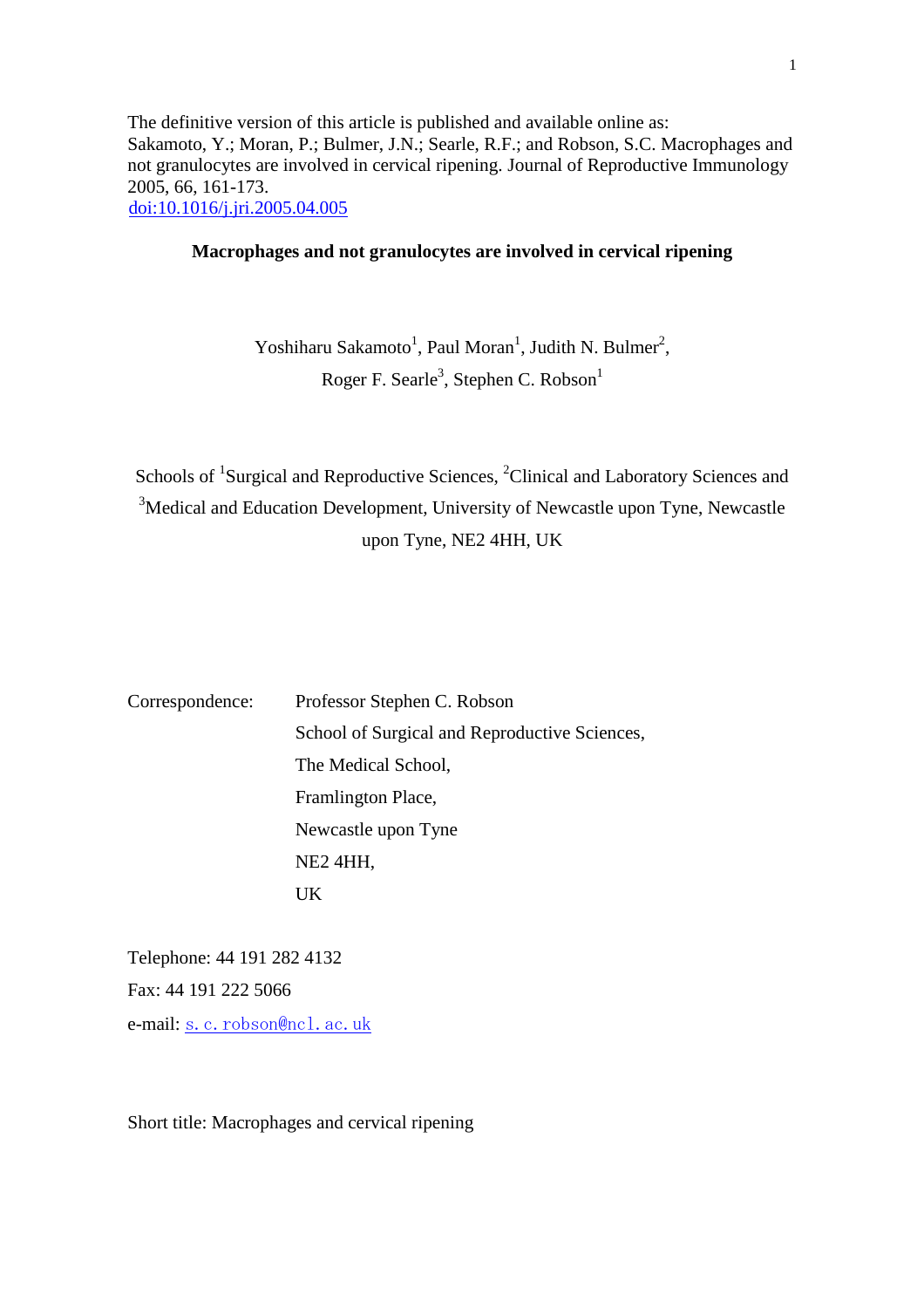## **ABSTRACT**

OBJECTIVE: To clarify the role of leucocytes in human cervical ripening and dilatation. METHODS: Cervical biopsies were obtained from 6 non-pregnant women, 8 women undergoing early termination of pregnancy, 18 pregnant women undergoing elective Caesarean section at term (both with and without a ripe cervix as determined by Bishop score) and 11 women after term vaginal delivery. Leucocytes were localised by immunohistochemistry labelling and quantified in subepithelial and deep stromal areas.

RESULTS: CD45+ leucocytes were more numerous in the subepithelial area of the cervix than in the deep stroma in all groups  $(P<0.01)$ . CD14+ macrophages and CD15+ granulocytes were increased in both the subepithelial and deep stromal areas only in the vaginal delivery group  $(P<0.01)$ . The number of macrophages in the ripening cervix (Bishop score above 4) was higher than in the unripe cervix (Bishop score 4 or less)  $(P<0.05)$  with no differences in other leucocyte populations. CD3+ CD8+ T cells in the subepithelial area were reduced in late pregnancy and after vaginal delivery (*P*<0.01) but showed no relationship with Bishop score.

CONCLUSION: Macrophages and granulocytes are crucially involved in the process of cervical dilatation, but macrophage infiltration into the ripening cervix before labour suggests their important role in the ripening process. Reduced numbers of CD3+ CD8+ T-lymphocytes in late pregnancy and after vaginal delivery suggests that local immunity is downregulated in the late pregnancy period. Regional differences in leucocyte subpopulations in the cervix indicate that leucocyte infiltration is likely to be regulated by local factors.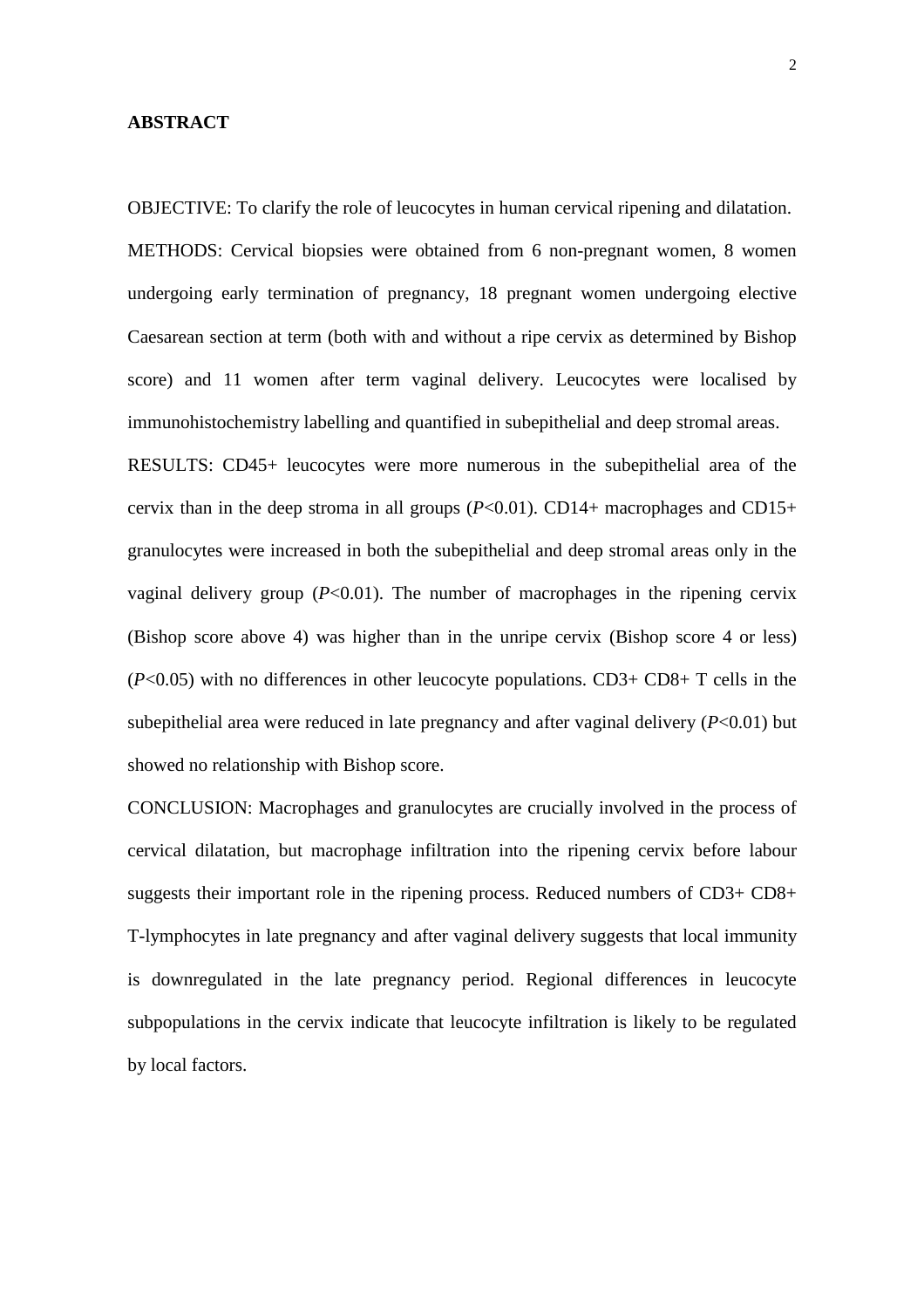Keywords: Cervix, Ripening, Granulocyte, Macrophage, T-Lymphocyte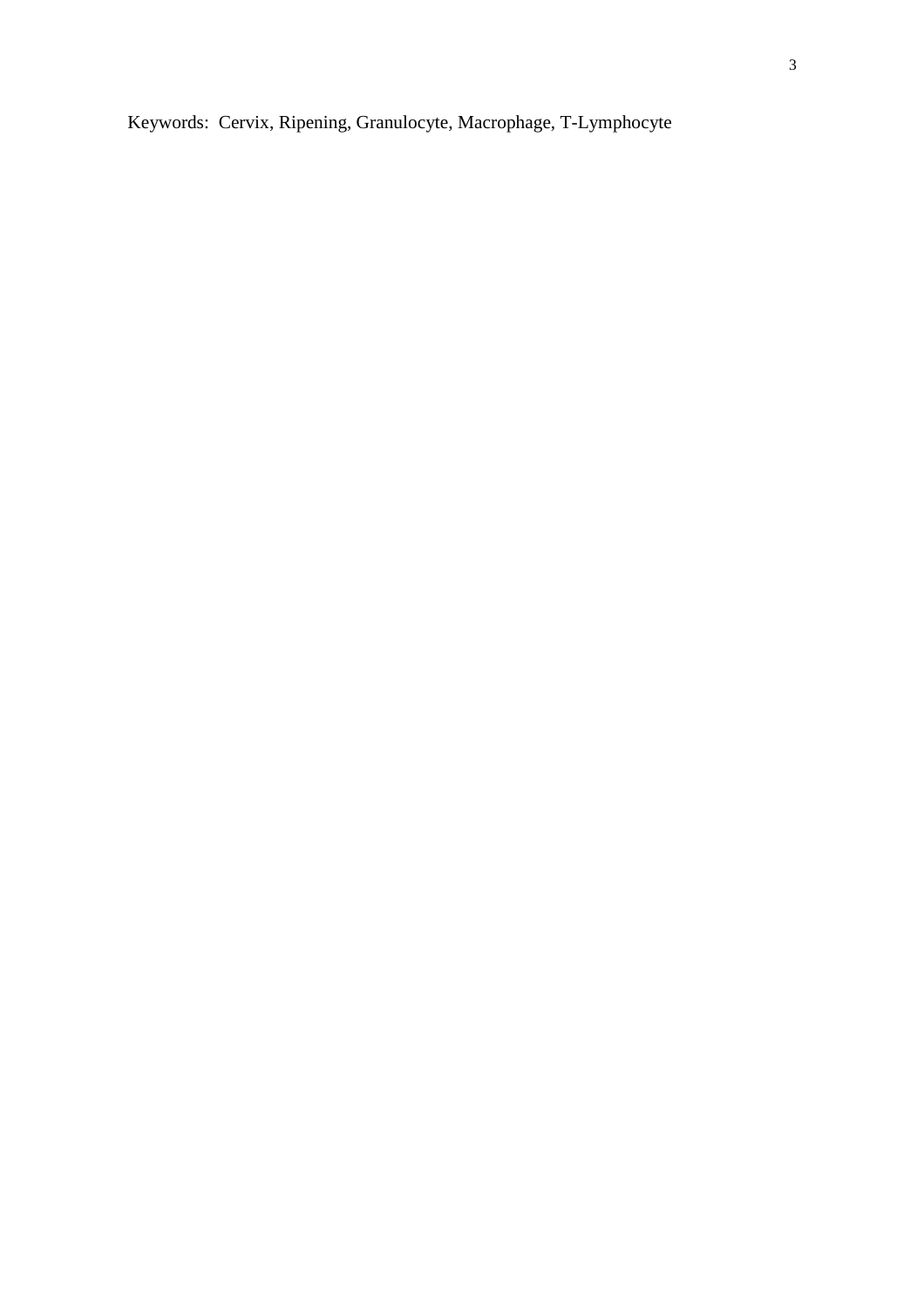#### **INTRODUCTION**

For most of gestation the human uterine cervix remains rigid and closed but prior to labour it undergoes softening and effacement, a process termed ripening. Ripening occurs prior to dilatation proper, is a prerequisite for vaginal delivery and is associated with collagen remodelling and altered proteoglycan and water content (Junqueira et al 1980, Osmers et al 1993, 1995). Absence of normal ripening at term is associated with prolonged labour and post-term pregnancy, whereas premature ripening occurs as part of the preterm delivery syndrome or a second trimester abortion (Olah & Gee 1992).

There is increasing evidence that the process of cervical dilatation resembles an inflammatory response (Liggins 1981, Yellon et al 2003). Leucocytes migrate into cervical stroma and mucus during labour reaching a density 2-3 fold higher than that found in late pregnancy (Luo et al. 2000, Young et al. 2002, Osman et al. 2003); the stromal infiltrate is composed principally of neutrophils and macrophages (Osman et al. 2003). Identical findings have been reported in the lower uterine segment during labour (Thomson et al 1999, Winkler et al 1999). In contrast other workers reported an increase in macrophage and neutrophil numbers in cervical stroma during late pregnancy but no further changes during labour (Bokstrom et al 1977). This discrepancy may relate to differences in cervical ripening at the time of elective caesarean section but no clinical information on the state of the cervix was provided in any of these studies. Further it is unclear whether leucocyte distribution is different in the cervical epithelium.

To determine if leucocyte influx into the cervix is a feature of cervical ripening or follows cervical dilatation in labour we compared leucocyte numbers in the cervical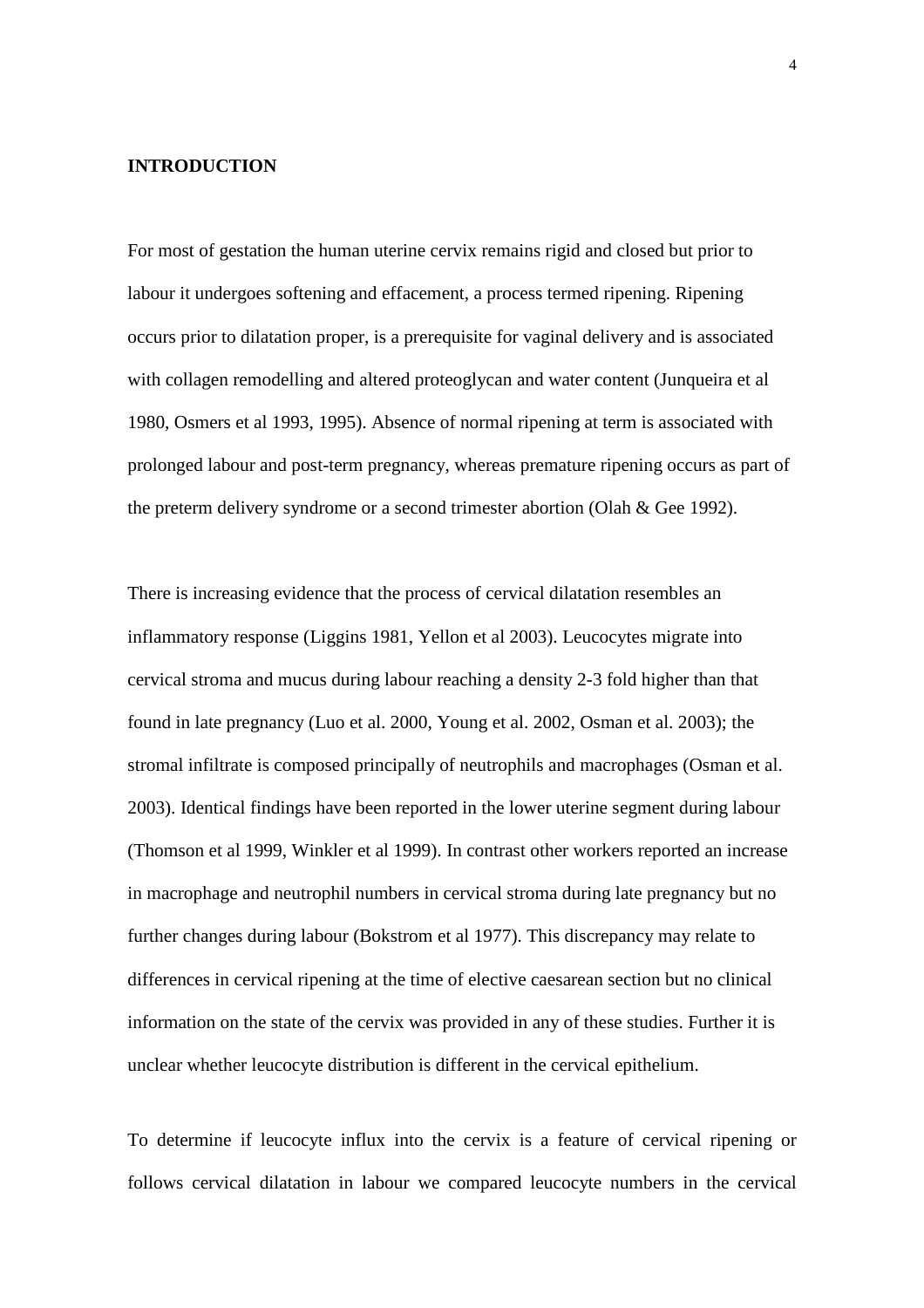stroma and epithelium in women with and without a ripe cervix, as determined by Bishop's pelvic score.

## **MATERIALS AND METHODS**

## **Subjects**

Forty-three healthy women were recruited from the Obstetric and Gynaecology wards at the Royal Victoria Infirmary, Newcastle upon Tyne. The study was approved by the Joint Ethics Committee Newcastle and North Tyneside Health Authority and written informed consent was obtained from each subject. The non-pregnant group consisted of 6 regularly menstruating women (median age 42.5 [range 40-43] years, median parity 2 [range 1-4]), undergoing hysterectomy for non-malignant disease. None of the women had cervical disease. The early pregnant group consisted of 8 women (median age 25 [range 21-34] years, median parity 1 [range 0-3]) undergoing surgical termination of pregnancy under general anaesthesia at a median gestational age of  $12<sup>+1</sup>$  [range  $8<sup>+0</sup>$ - 13<sup>+0</sup>] weeks. None of the women received prostaglandin prior to surgery. The late pregnant group consisted of 18 healthy non-labouring pregnant women (median age 31 [range 23-42] years, median parity 1 [range 0-3]) undergoing elective caesarean section at a median gestational age of  $39^{+0}$  (range  $37^{+2}$ -  $41^{+0}$ ) weeks. The indications for caesarean section were previous caesarean section or breech presentation. The vaginal delivery group consisted of 11 women (median age 27 [range 22-33] years, median parity 1 [range 0-2]) who had just completed a vaginal delivery following spontaneous labour at term (median gestational age  $40^{+2}$  [range  $39^{+0} - 41^{+1}$ ] weeks).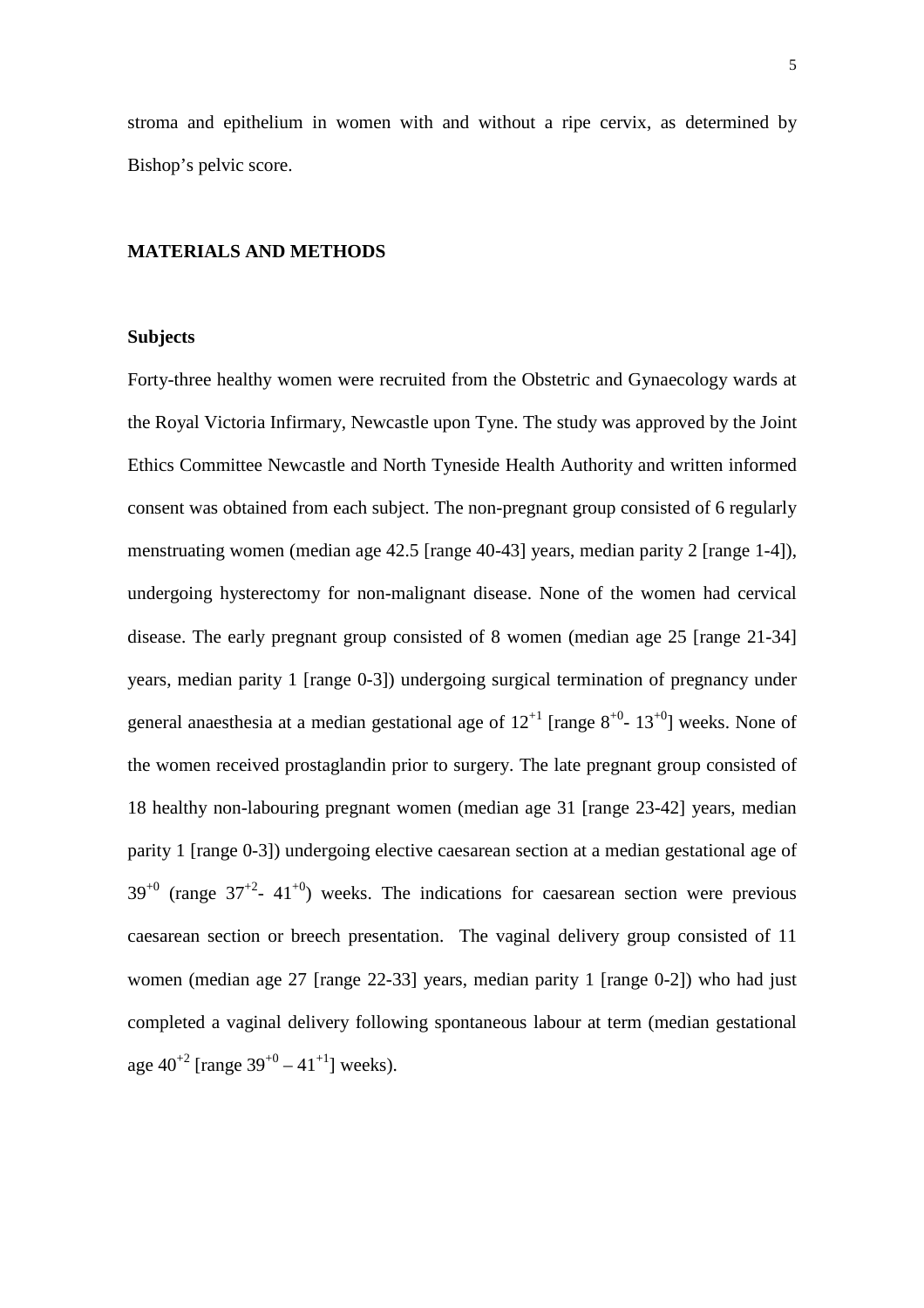#### **Sample collection**

One or two punch biopsies (each 20-25 mg) were taken from the anterior and/or posterior cervical lips using a 6 mm biopsy needle (Stiefel Laboratories, Wooburn Green, Bucks, UK) (Ledingham et al 1999). The biopsies from non-pregnant women were taken in the operating theatre immediately after hysterectomy. Cervical biopsies from early pregnant, late pregnant or vaginal delivery groups were taken transvaginally immediately after surgical termination, Caesarean section or vaginal delivery. Biopsies were immediately snap-frozen in liquid nitrogen-cooled isopentane and stored at -70°C until assayed.

In the late pregnant group undergoing Caesarean section, the cervix was assessed by digital vaginal examination by one of the authors (PM) and scored using Bishop's pelvic score (Bishop 1964, Walker & Resnik 1993). This consisted of a score of 0 to 3 each for cervical dilatation, length, and station of the fetal head, and 0 to 2 for consistency and position. A Bishop score >4 was taken to indicate a ripening cervix while a score >8 indicated a ripe cervix. For all subjects the same obstetrician (PM) evaluated the Bishop's pelvic score to standardise clinical evaluations.

All subjects had unremarkable post operation or post partum course.

#### **Immunohistochemistry**

Immunohistochemistry was performed using an avidin-biotin-peroxidase method (Vectastain Elite; Vector Laboratories, Peterborough, UK). Primary antibodies are detailed in Table 1. Serial 7µm frozen sections of intact cervix were mounted on APES (Sigma Chemical Co., Poole, UK)-coated slides and fixed in acetone for 10 minutes at room temperature. Each biopsy was stained with haematoxylin and eosin for histological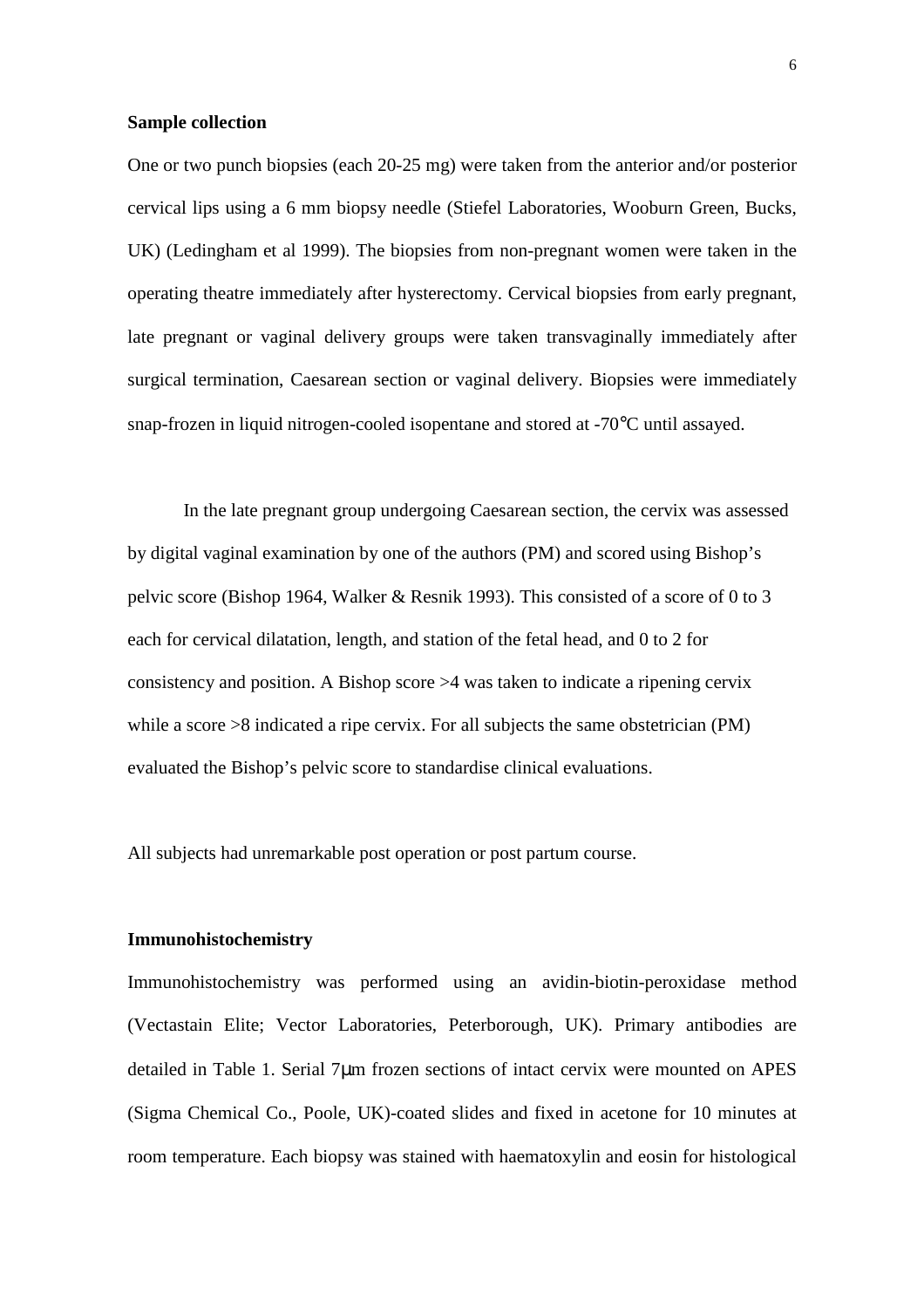analysis. Sections were rehydrated in 0.05 M Tris buffered 0.15 M saline, pH 7.6 (TBS) for 10 minutes and the supplied normal horse serum was applied for 10 minutes at room temperature to prevent non-specific antibody binding. The sections were then incubated with appropriately diluted primary monoclonal antibody (mAb) in TBS. Optimal dilutions and incubation times for each antibody were determined using sections of tonsil. Sections were washed then three times in TBS, incubated with biotinylated horse antimouse immunoglobulins for 30 minutes, washed again in TBS, and overlain with avidinbiotin-peroxidase complex for 30 minutes. Bound primary mAbs were detected by incubation with 0.05% 3,3'-diaminobenzidine-tetrahydrochloride (DAB) (Sigma Chemical Co.) containing 0.03% hydrogen peroxide for 5 minutes. Sections were counterstained in Mayer's haematoxylin (BDH, Poole, UK) and mounted in synthetic resin. Negative controls were performed for all samples and sections were incubated with normal serum instead of primary mAb. Cryostat sections of tonsil were included as positive controls in each staining run.

#### **Quantification of positive stained cells**

Positive cells, identified by the presence of brown staining, were counted at x400 magnification using a 10x10 mm graticule covering an area of 0.0625 mm<sup>2</sup>. Because the leucocyte populations differed in the subepithelial and deep stromal areas, these areas were assessed separately. The subepithelial area was defined as the area immediately beneath the basal layer of the squamous epithelium to an actual depth of no more than 0.25mm; counting in the deep stromal area was performed at a minimum depth of 1mm from the basal layer of the overlying squamous epithelium. Positive cells were counted in a minimum of five x400 fields and the mean count was used for statistical analysis.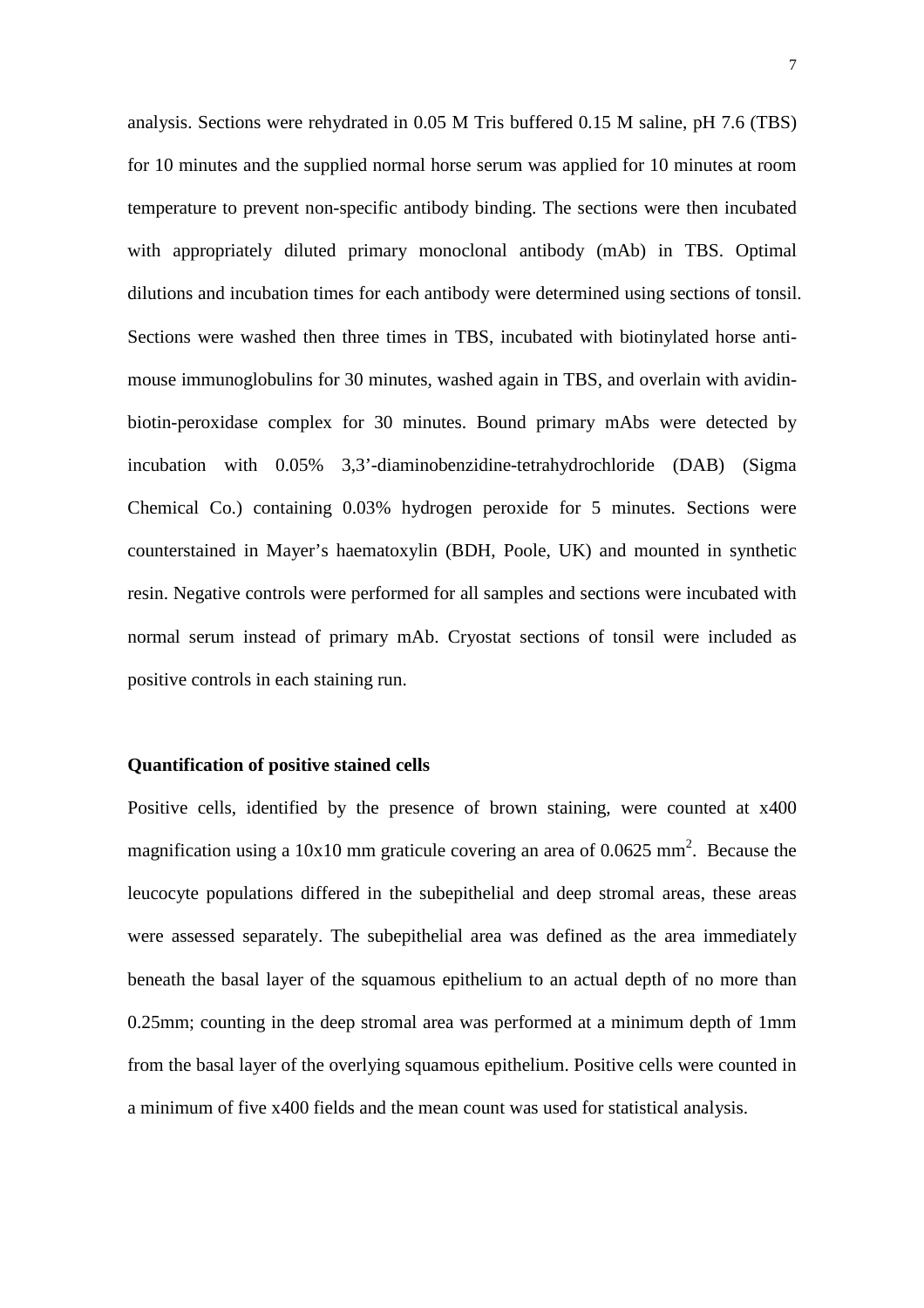#### **Data and statistical analysis**

Statistical analysis was performed with Statview (Berkeley, CA). Data are reported as mean number of cells per  $x400$  field  $\pm$  standard error of the mean (SEM). Differences in leucocyte numbers between the subepithelial and deep stromal areas were compared with Wilcoxon signed rank test. Differences in leucocyte numbers between groups were compared by Kruskal-Wallis test. When a statistically significant effect was indicated, differences between individual groups were compared using Bonferroni/Dunn's post-hoc multiple comparison. Differences in the number of leucocytes in unripe and ripening cervices were compared with Mann-Whitney's U test. The conventional level of 0.05 was taken as the limit of significance.

#### **RESULTS**

All negative controls were unstained and positive controls showed the expected immunoreactivity (data not shown). Mean numbers of the major cervical leucocyte populations in the 4 subject groups are shown in Table 2. The number of CD45+ leucocytes in the subepithelial area of the cervix was higher than in the deep stroma in all subject groups  $(P<0.01)$ . The mean number of CD45+ leucocytes in the deep stroma was increased after vaginal delivery compared to the early pregnant group (*P*<0.05) but did not differ from the non-pregnant or late pregnant groups.

#### **Macrophages and granulocytes**

The numbers of CD14+ macrophages and CD15+ granulocytes are illustrated in Figure 1 and shown in Figure 2. The number of CD14+ macrophages in the subepithelial area in the vaginal delivery group was higher than in the non-pregnant, early pregnant and late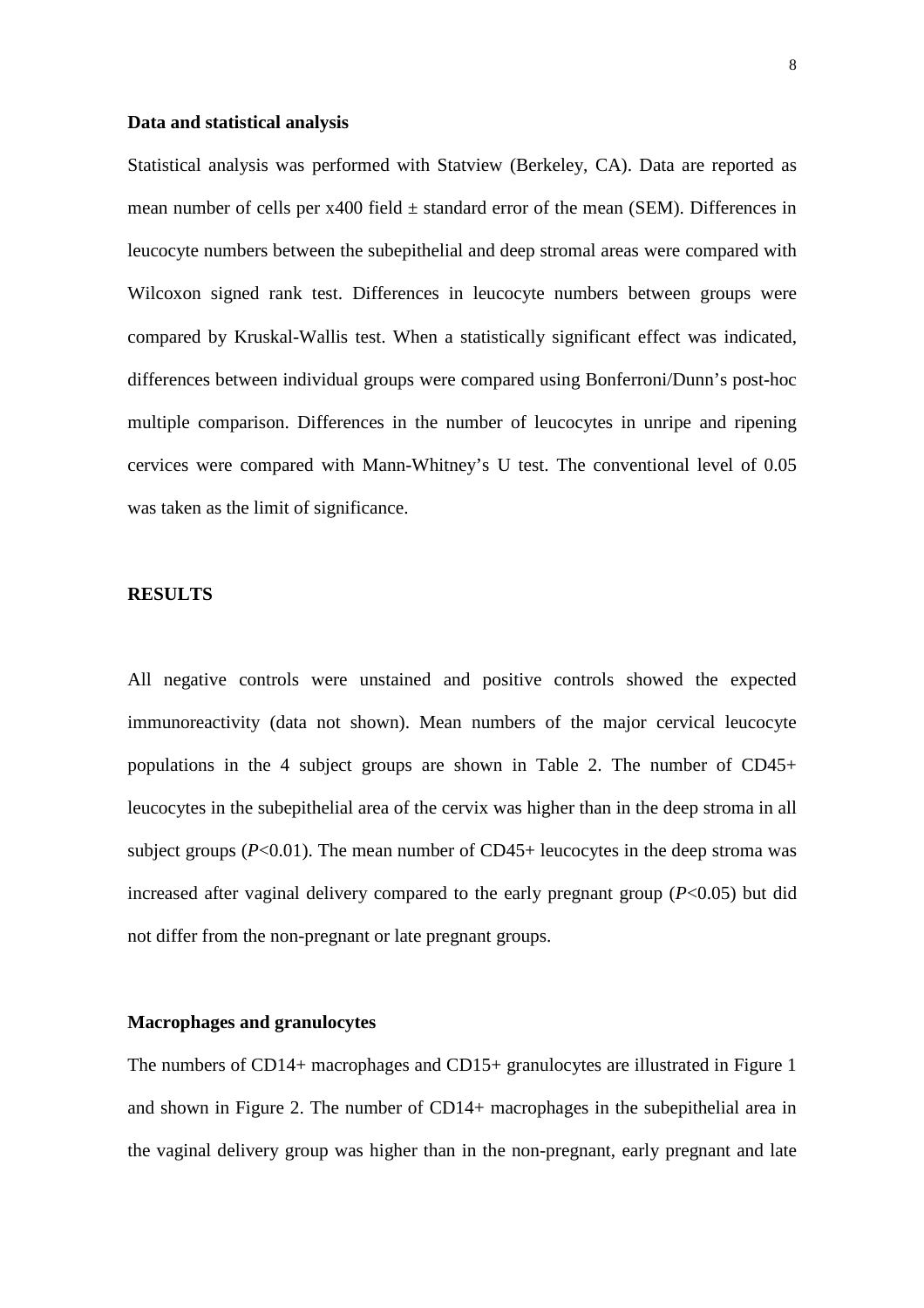pregnant groups (*P*<0.01). The same pattern was seen in the deep stromal area (Figure 1, Table 2, *P*<0.01). Similarly the number of CD15+ granulocytes in the subepithelial and deep stromal areas was also higher in the vaginal delivery group compared to nonpregnant, early pregnant and late pregnant groups (Figure 1, subepithelial; *P*<0.01; deep stroma; *P*<0.01).

## **T-lymphocytes**

T-lymphocytes were the predominant subpopulation of leucocytes in the subepithelial area. The numbers of CD3+, CD4+ and CD8+ T-lymphocytes in the subepithelial area were higher than in the deep stroma in all subject groups (Table 2; *P*<0.01, *P*<0.05 and *P*<0.01, respectively). Subepithelial CD3+ and CD8+ T-lymphocyte numbers were lower in late pregnancy and after vaginal delivery compared to the non-pregnant group (CD3+; *P*<0.01; CD8+; *P*<0.01).

## **B-lymphocytes, plasma cells and natural killer cells**

B-lymphocytes, plasma cells and natural killer cells were rarely observed in the cervix. Although numbers were low, compared to the deep stroma, there were more CD79a+ Blymphocytes in the subepithelial area of early and late pregnant groups (Table 2, *P*<0.05). However, there were no differences in either CD20+ or CD79a+ counts between any of the subject groups. Numbers of CD16+ or CD56+ cells in the subepithelial area of the late pregnant group were higher than in the deep-stromal area (Table 2,  $P<0.01$ ). Comparing subject groups, the number of CD16+ cells in the subepithelial area of the late pregnant and vaginal delivery groups was greater than in the non-pregnant and early pregnancy groups (Table 2, *P*<0.01). The number of CD16+ cells in the deep stroma of the vaginal delivery group was also greater than in the non-pregnant, early and late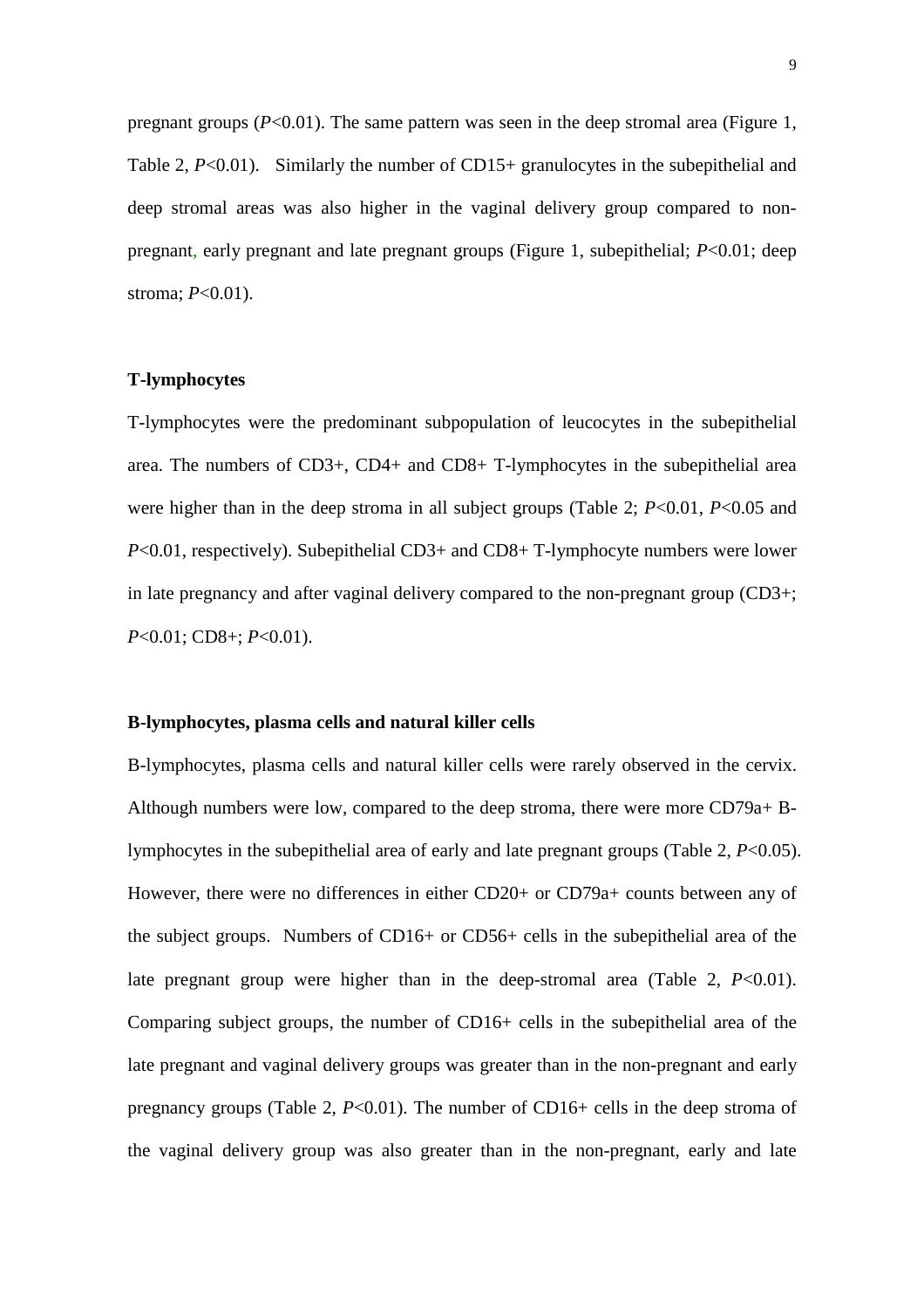pregnancy groups (Table 2,  $P<0.01$ ). There were no differences in CD56+ cell numbers between subject groups.

## **Leucocyte populations in women with and without a ripe cervix**

Leucocyte numbers in both subepithelial and deep stromal areas in relation to Bishop score are shown in Table 3. In the late pregnancy group, five women with a ripening cervix (Bishop score of >4) had increased numbers of CD14+ macrophages in both subepithelial and deep stromal areas compared to women with an unripe cervix (Bishop score 4 or less, n=13) (Figure 1, Table 3, subepithelial *P*<0.05; deep stromal *P*<0.01). No differences were found in other leucocyte populations.

#### **DISCUSSION**

Despite their important role in the local immune response, knowledge of the distribution of leucocyte populations in the human cervix is limited. This study has found marked regional differences in leucocyte distribution between the subepithelial and deep stromal areas of the cervix regardless of the reproductive status, suggesting that leucocyte infiltration into the cervix is, at least in part, regulated by local factors. It is likely that there are more leucocytes in the subepithelial area compared with the deep stromal area for local immunity in the cervix. Moreover this study detected increased number of macrophages and granulocytes after vaginal delivery, indicating that leucocytes are crucially involved in the process of cervical dilatation, but the presence of increased numbers of macrophages in the ripening cervix before the onset of labour indicates their important role in the ripening process.

Although activated neutrophils and macrophages contain inflammatory mediators such as plasminogen activators, eicosanoids, collagenase, interleukin-1 and tumor necrosis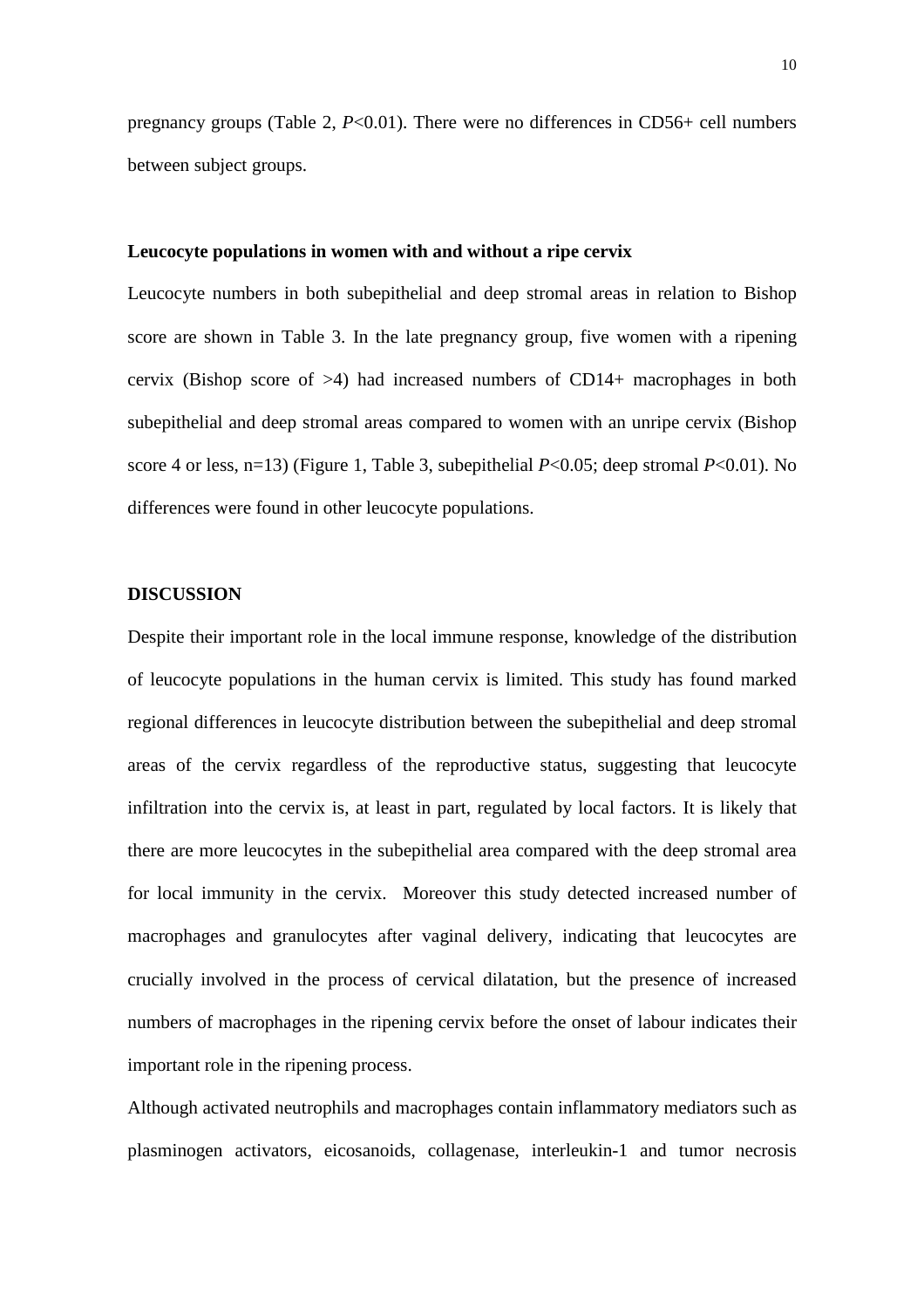factor-α (Nathan 1987, Osmers et al 1992, Casatella 1995), their precise role in the processes of cervical ripening and dilatation is unclear. Other potential triggers include cyclic mechanical stretch, relaxin, nitric oxide, insulin like growth factor 1, matrix metalloproteinase-8 and dithiol redox enzymes as well as cytokines/chemokines including IL-1α, IL-6, IL-8, MCP-1 and PAF (Kelly et al 2001, Sugano et al 2002, Yoshida et al 2002, Ekman-Ordeberg et al 2003, Lysell et al 2003, Sennstrom et al 2003, Sakamoto et al 2004, Vaisanen-Tommiska et al 2004). Stjernholm et al (1996, 1997) have also shown that labour is associated with a down-regulation of oestrogen and progesterone receptor levels in the cervix and a switch to a more ERβ influenced state, ERβ localising with CD45 leucocyte antigen and CD68 macrophage specific antigen expression in the cervix. The present study has demonstrated that CD45+ leucocytes, namely granulocytes and macrophages, dramatically increased after vaginal delivery but did not increase significantly in the late pregnant prelabour group compared with early pregnancy. Moreover these findings mirror local pro-inflammatory cytokine production (Sakamoto et al 2004) as IL-8 levels also increase dramatically in both cervical stroma and epithelium after labour and vaginal delivery. These infiltrating granulocytes and macrophages express IL-8 receptors inferring that IL-8 may play a crucial role in the recruitment of leucocytes in an autocrine or paracrine manner during labour (Sakamoto et al 2004).

To determine whether leucocytes are involved in the events of cervical ripening, leucocytes were compared in late pregnant prelabour women with and without a ripe cervix. The number of CD14+ macrophages in the ripening cervix (Bishop score above 4) was significantly higher than in the unripe cervix (Bishop score 4 or less), whereas granulocytes were sparse even in the ripening cervix. These findings indicate not only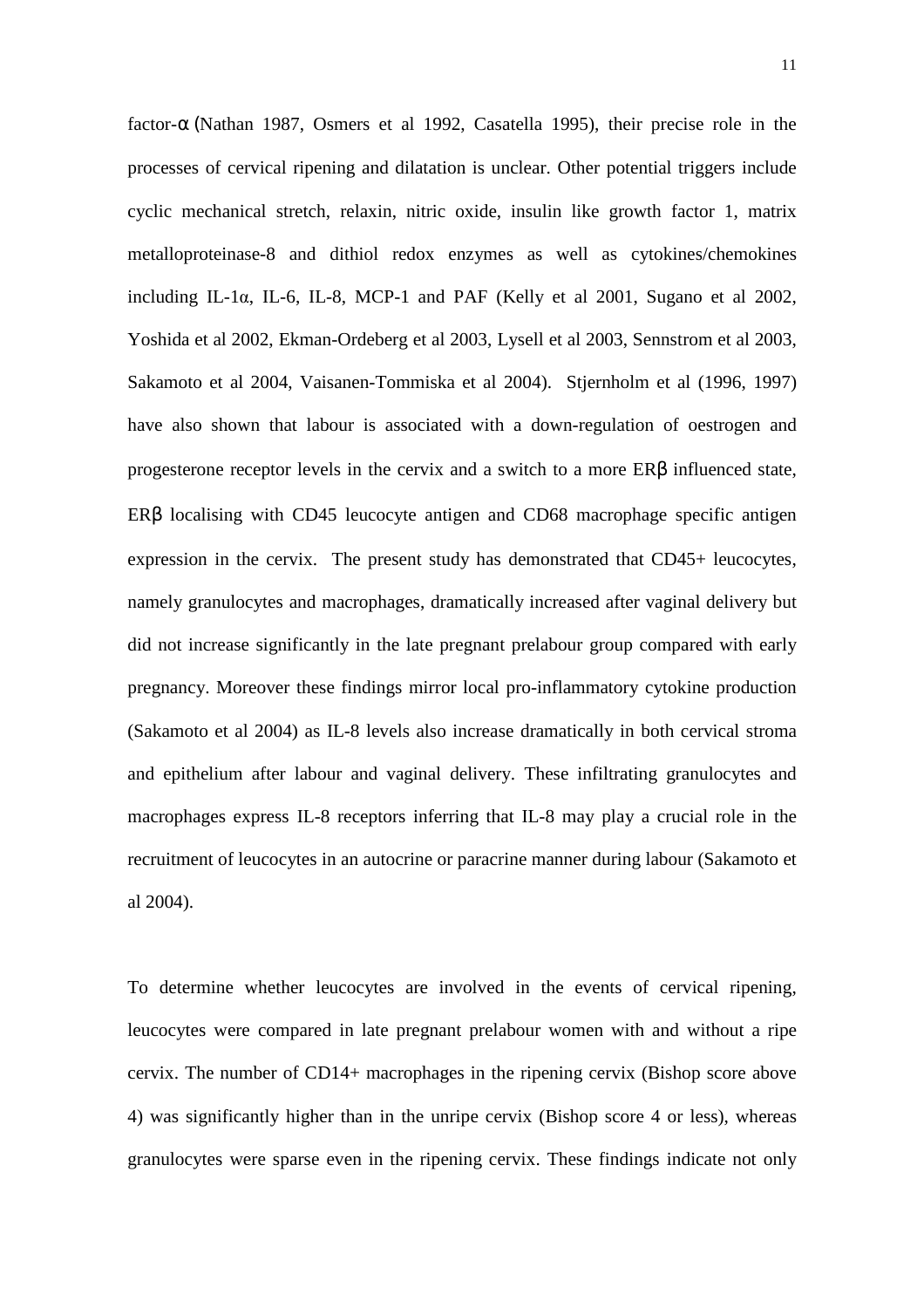that macrophages and granulocytes are crucially involved in the process of cervical dilatation, but also that macrophages are likely to play an important role in the ripening process since their infiltration into the cervix proceeds labour. Ideally we should have examined women with very favourable cervices but in practice it proved difficult to recruit these women (Bishop score >8), and therefore we could not clarify the precise role of macrophages in the final ripening process. Importantly we cannot exclude the possibility that granulocytes may also increase late in the ripening process. An alternative approach would be to sample women in preterm labour who often have favourable cervices but this has the disadvantage that the mechanisms involved in cervical ripening and dilatation may differ from those in spontaneous term labour.

B-lymphocytes and plasma cells were sparse in the cervix regardless of sample group. A recent immunohistochemical study of human non-pregnant cervix reported that Blymphocytes are few in number and are found only in lymphoid aggregates, and that plasma cells are present in lamina propria (Johansson et al 1999). The present findings concur with these findings and indicate that B-lymphocytes and plasma cells are not involved in the process of cervical ripening or dilatation.

CD16 and CD56 are mainly expressed on NK cells, but CD16 is also weakly expressed by granulocytes and macrophages. While the present findings of an increase in CD16+ cells in the vaginal delivery group may suggest a role for NK cells in cervical dilatation, the fact that there was no concomitant increase in CD56+ cells suggests that this increase is more likely to reflect the increased numbers of macrophages and granulocytes. Interestingly NK cells express receptors for interleukin-8 (IL-8) (Chuntharapai et al 1994), and IL-8 levels in the cervix are dramatically increased during labour (Sennstrom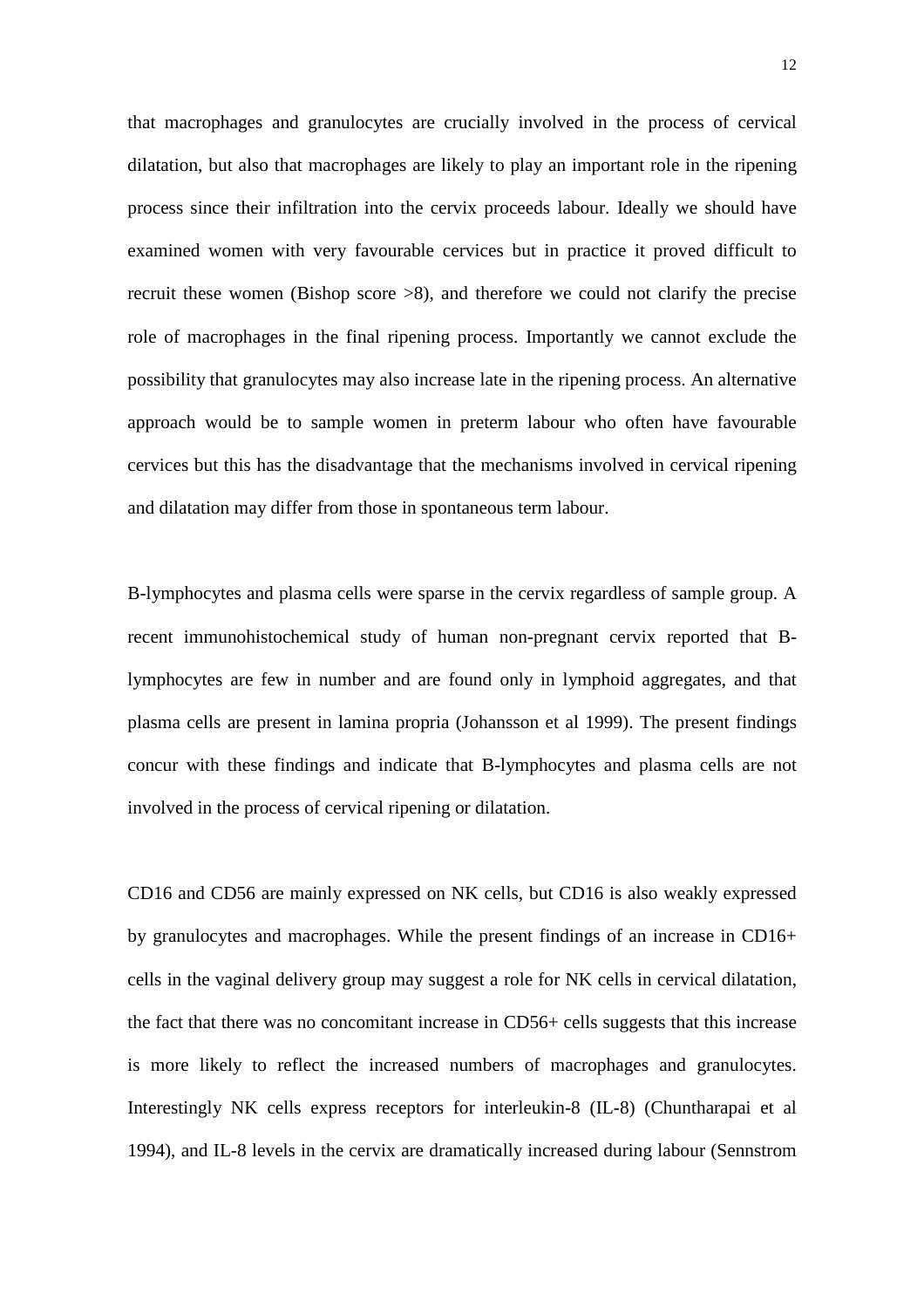et al 2000, Sakamoto et al 2004). Further studies are needed to clarify the role of NK cells in the process of cervical ripening and dilation.

CD3+ T-lymphocytes were the predominant lymphocyte population in the cervix, with numbers of both CD4+ and CD8+ subsets being consistently higher in the subepithelial area compared to the deep stroma. These findings are consistent with those of Johansson et al (1999) who suggested that T-lymphocytes concentrate directly beneath the epithelium in order to make an effective response against genital pathogens or epithelial neoplasia. Both progesterone and estrogen have been shown to suppress T-lymphocyte function (Ahmed et al 1985, Szekeres-Bartho et al 1985) and a decline in cervical T cell numbers in pregnancy may suggest down regulation of the local immune response (Billington 1992).

The decline in the number of subepithelial CD3+ T lymphocytes during pregnancy, principally secondary to a fall in CD8+ suppressor/cytotoxic T cells, suggests that T cells are not involved in cervical ripening or dilatation. In contrast Bokstrom et al (1997), using monoclonal antibodies with the same specificity as those in the present study, reported an increase in CD8+ cell numbers in late pregnancy, relative to early pregnancy, and then a fall during labour, while CD4+ numbers were stable during pregnancy but increased after labour. It is worth noting, however, that the total number of CD4+ and CD8+ cells exceeded that of CD3+ cells, raising the possibility that other cells that express CD4, such as macrophages, may have been included in the CD4 population. Furthermore, whereas in the present study leucocytes were separately quantified in both subepithelial and deep stromal areas, Bokstrom and coworkers specified only that areas with blood vessels were excluded.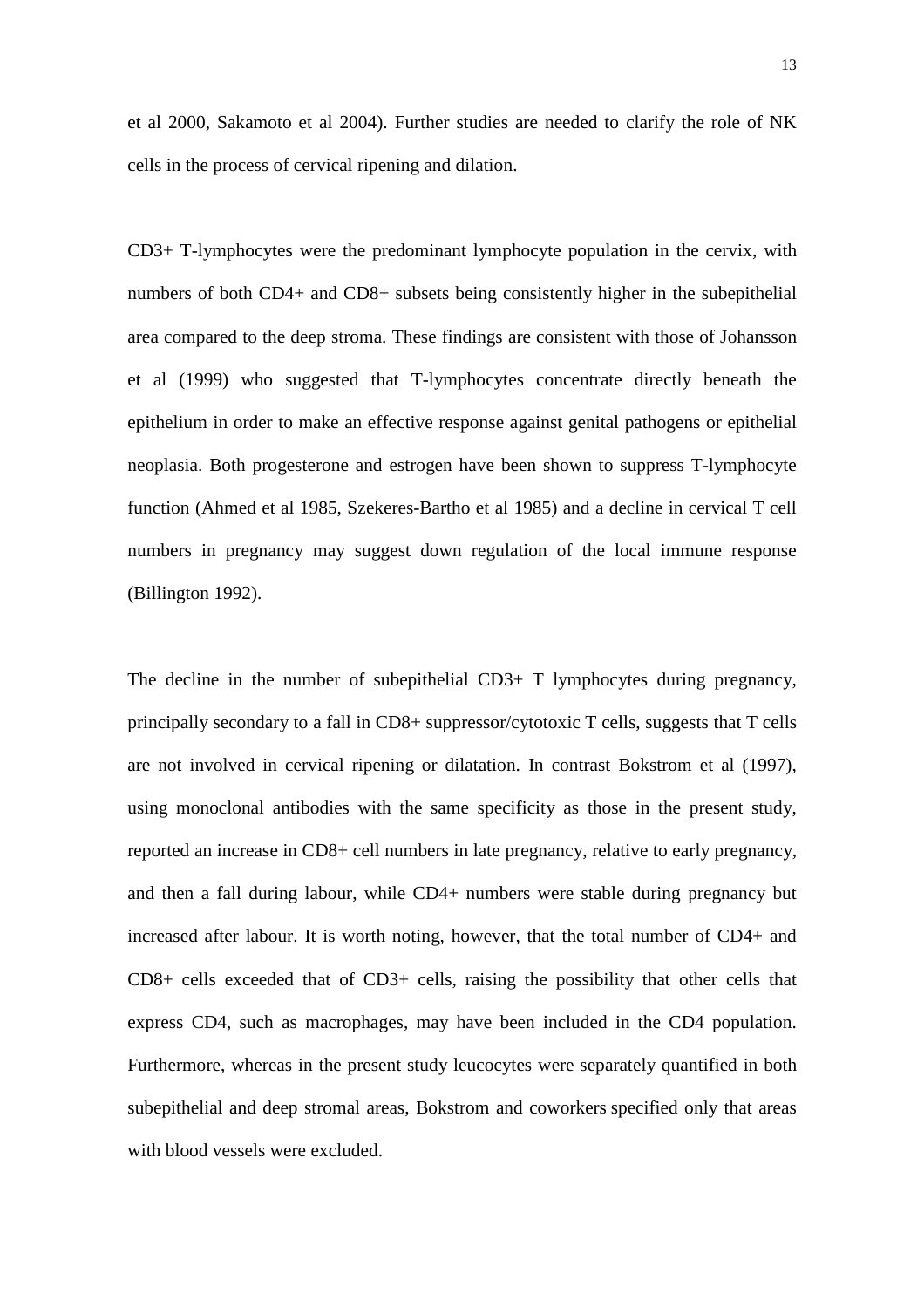In summary, this study has demonstrated that macrophages and granulocytes are crucially involved in the process of cervical dilatation, and that the infiltration of macrophages into the cervix before labour may play a key role in the process of cervical ripening. B-lymphocytes and plasma cells are not involved in the process of cervical ripening or dilatation, but further studies are needed to clarify the role of NK cells in the process. The decrease in the number of CD3+ CD8+ T-lymphocytes in the subepithelial area in the cervix in the late pregnancy and vaginal delivery groups suggests the down regulation of local immunity in the cervix in the late pregnancy period. The regional differences in leucocyte subpopulations between the subepithelial and deep-stromal areas indicate that leucocyte infiltration into the cervix is likely to be regulated by local factors.

#### **Acknowledgement**

We thank Mrs. Barbara Innes for assistance with immunohistochemistry and all staff in the labour and operating ward of the Royal Victoria Infirmary for their assistance with sample collection. Dr Sakamoto was supported by the Researcher Overseas Programme of Nara Medical University, Japan.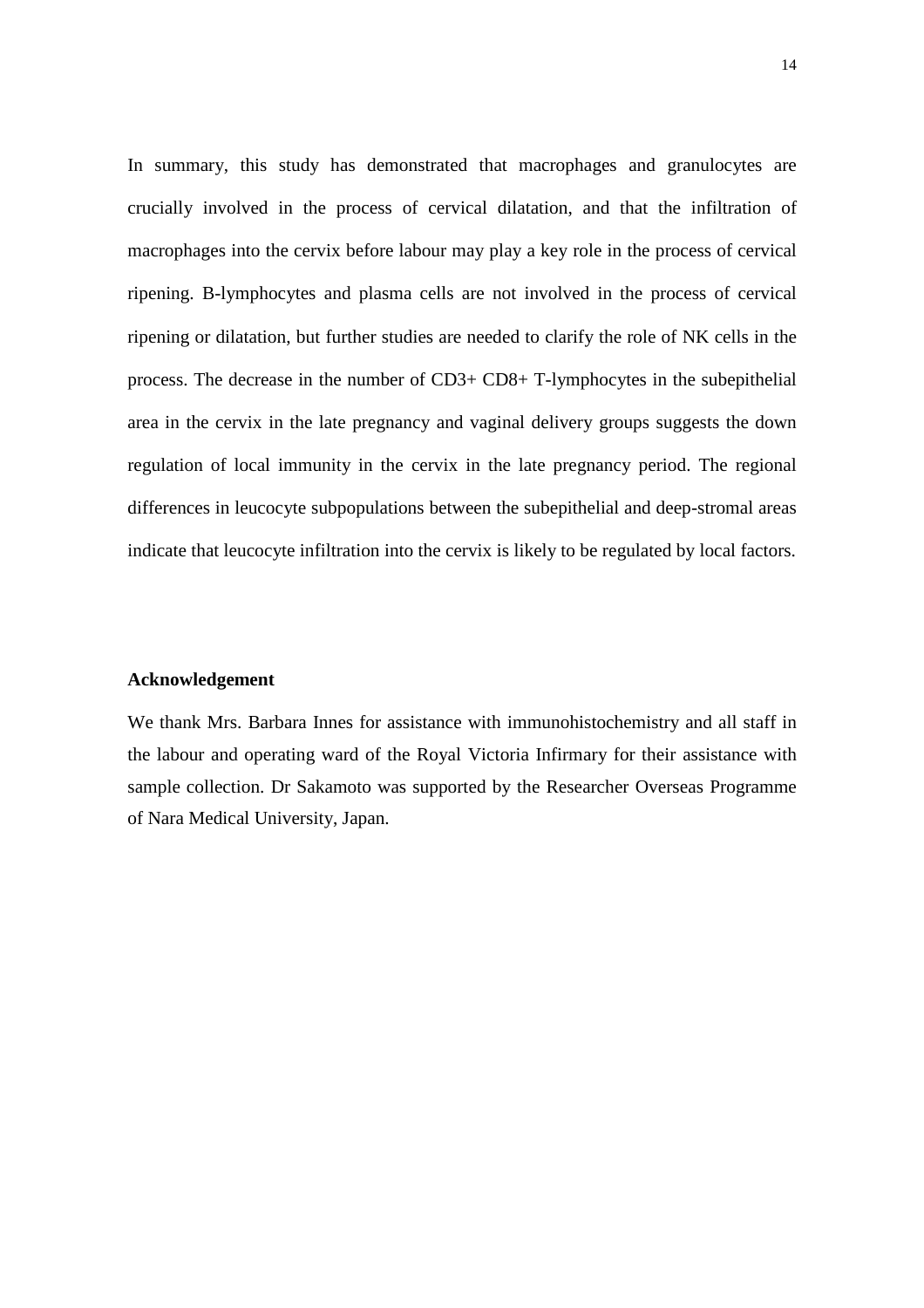#### **REFERENCES**

Ahmed SA, Penhale WJ, Talal N. 1985. Sex hormones, immune responses, and autoimmune diseases. Mechanisms of sex hormone action. Am J Pathol 121, 531-51. Billington WD. 1992. The normal fetomaternal immune relationship. In: Baillieres Clin Obstet Gynaecol 6, pp 417-38.

Bishop EH. 1964. Pelvic scoring for elective induction. Obstet Gynecol 24, 266-8. Bokstrom H, Brannstrom M, Alexandersson M, Norstrom A. 1997. Leukocyte subpopulations in the human uterine cervical stroma at early and term pregnancy. Hum Reprod 12, 586-90.

Casatella MN. 1995 The production of cytokines by polymorphonuclear neutrophils. Immunol Today 16, 21-6.

 Chuntharapai A, Lee J, Hebert CA, Kim KJ. 1994. Monoclonal antibodies detect different distribution patterns of IL-8 receptor A and IL-8 receptor B on human peripheral blood leukocytes. J Immunol 153, 5682-8.

Ekman-Ordeberg G, Stjernholm Y, Wang H, Stygar D, Sahlin L. 2003. Endocrine regulation of cervical ripening in humans--potential roles for gonadal steroids and insulin-like growth factor-1. Steroids 68, 837-47

Johansson EL, Rudin A, Wassen L, Holmgren J. 1999. Distribution of lymphocytes and adhesion molecules in human cervix and vagina. Immunology 96, 272-7.

Junqueira LC, Zugaib M, Montes GS, Toledo OM, Krisztan RM, Shigihara KM. 1980. Morphologic and histochemical evidence for the occurrence of collagenolysis and for the role of neutrophilic polymorphonuclear leukocytes during cervical dilation. Am J Obstet Gynecol 138, 273-81.

Kelly AJ, Kavanagh J, Thomas J. 2001. Relaxin for cervical ripening and induction of labour. Cochrane Database Syst Rev (2), CD003103

Ledingham M-A, Denison FC, Kelly RW, Young A, Normal JE. 1999. Nitric oxide donors stimulate prostaglandin F2a and inhibit thromboxane B2 production in the human cervix during the first trimester of pregnancy. Mol Human Reprod 5, 973-82.

Liggins G. 1981. Cervical ripening as an inflammatory reaction. In: Ellwood D,

Andersen A, eds. The cervix in pregnancy and labour. Edinburgh: Churchill-Livingstone; pp. 1-9.

Luo L, Ibaragi T, Maeda M, Nozawa M, Kasahara T, Sakai M, Sasaki Y, Tanebe K, Saito S. 2000. Interleukin-8 levels and granulocyte counts in cervical mucus during pregnancy. Am J Reproductive Immunology 43, 78-84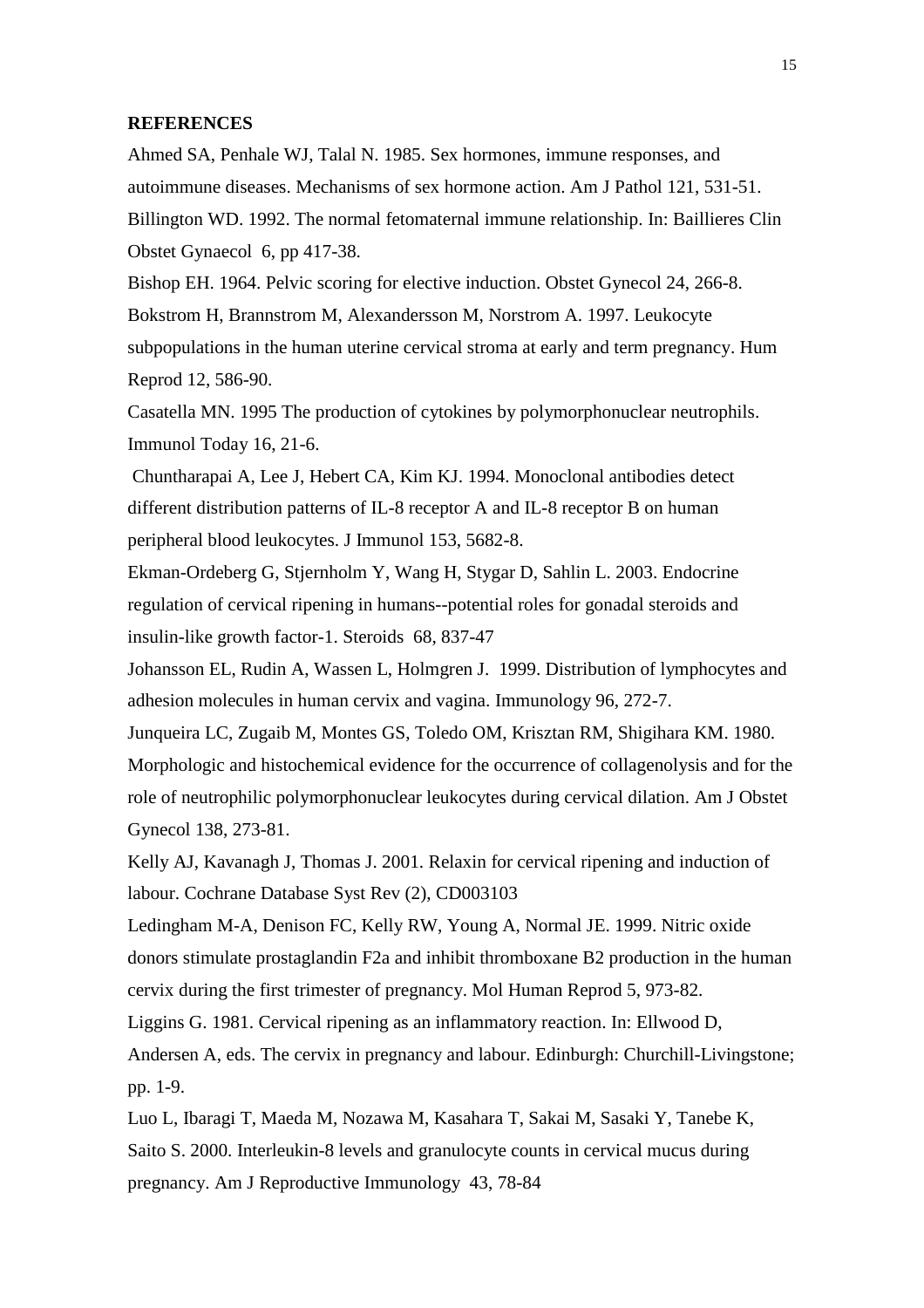Lysell J, Stjernholm Vladic Y, Ciarlo N, Holmgren A, Sahlin L. 2003. Immunohistochemical determination of thioredoxin and glutaredoxin distribution in the human cervix, and possible relation to cervical ripening. Gynecol Endocrinol. 17, 303-10 Nathan CF. 1987 Secretory products of macrophages. J Clin Invest 79, 319-26.

Olah KS, Gee H. 1992. The prevention of preterm delivery--can we afford to continue to ignore the cervix? Br J Obstet Gynecol 99, 278-280

Osman I, Young A, Ledingham M A, Thomson AJ, Jordan F, Greer IA, Norman JE. 2003. Leukocyte density and pro-inflammatory cytokine expression in human fetal membranes, deciduas, cervix and myometrium before and during labour at term. Mol Human Reproduction 9, 41-45

Osmers R, Rath W, Adelmann-Grill BC, Fittkow C, Kuloczik M, Szeverenyi M, et al. 1992. Origin of cervical collagenase during parturition. Am J Obstet Gynecol 166, 455- 60.

Osmers R, Rath W, Pflanz MA, Kuhn W, Stuhlsatz HW, Szeverenyi M 1993. Glycosaminoglycans in cervical connective tissue during pregnancy and parturition. Obstet Gynecol 81, 88-92.

Osmers RGW, Blaser J, Kuhn W, Tschesche H. 1995. Interleukin-8 synthesis and the onset of labour. Obstet Gynecol 86, 223-9.

Sakamoto Y, Moran P, Searle RF, Bulmer JN, Robson SC. 2004. Interleukin-8 is involved in cervical dilatation but not in prelabour cervical ripening. Clin Exp Immunology 138, 151-7.

 Sennstrom MB, Ekman G, Westergren-Thorsson G, Malmstrom A, Bystrom B, Endresen U, et al. 2000. Human cervical ripening, an inflammatory process mediated by cytokines. Mol Human Reprod 6, 375-81.

Sennstrom MB, Brauner A, Bystrom B, Malmstrom A, Ekman G. 2003. Matrix metalloproteinase-8 correlates with the cervical ripening process in humans. Acta Obstet Gynecol Scand. 82, 904-11

Stjernholm Y, Sahlin L, Akerberg S, Elinder A, Eriksson HA, Malmstrom A, Ekman G. 1996. Cervical ripening in humans: potential roles of estrogen, progesterone, and insulinlike growth factor-1. Am J Obstet Gynecol 174, 1065-71

Stjernholm Y, Sahlin L, Malmstrom A, Barchan K, Eriksson HA, Ekman G. 1997. Potential roles for gonadal steroids and insulin-like growth factor 1 during final cervical ripening. Obstet Gynecol 90, 375-80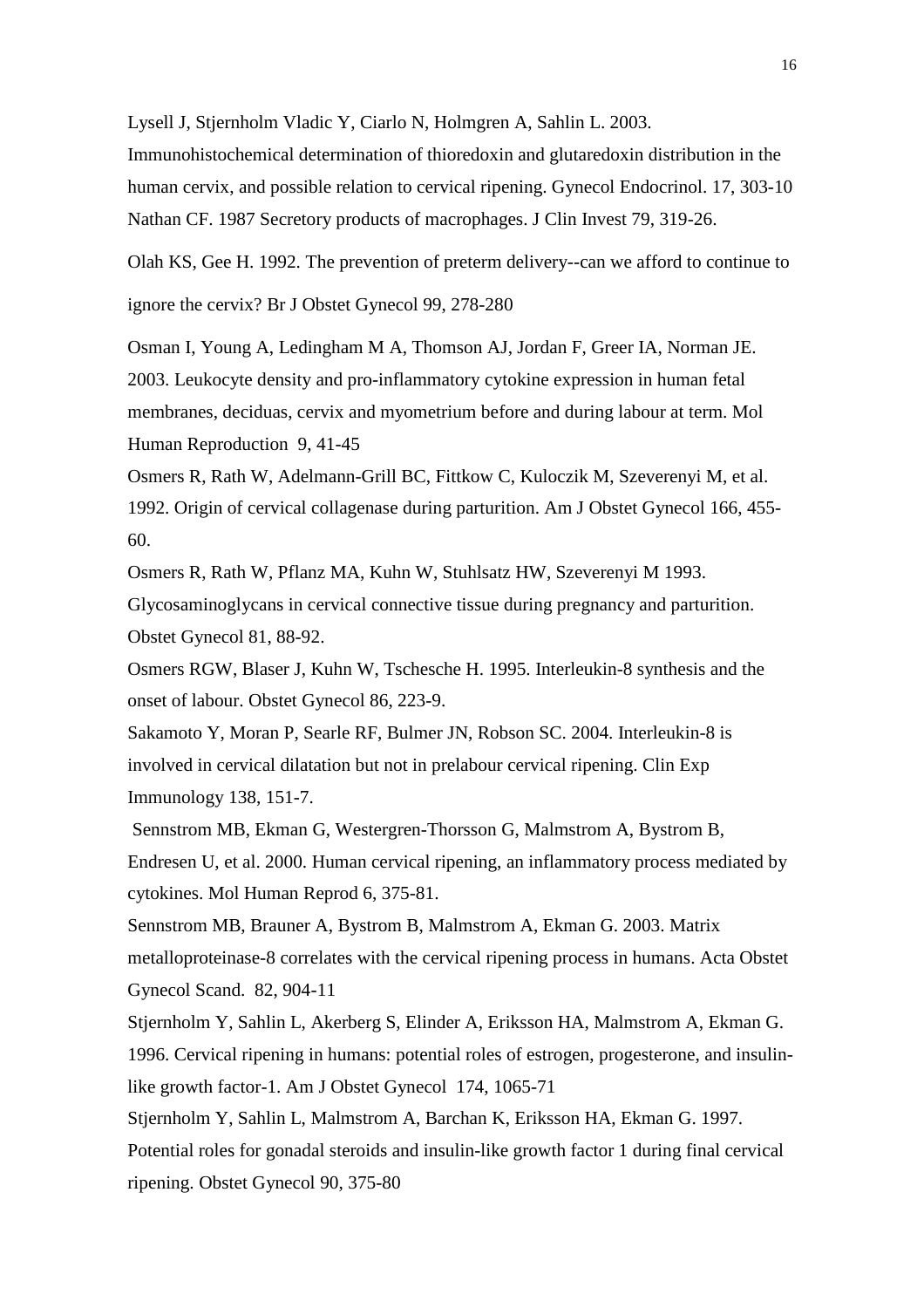Sugano T, Narahara H, Nasu K, Arima K, Fujisawa K, Miyakawa I. 2002. Effects of platelet-activating factor on cytokine production by human uterine cervical fibroblasts. Mol Hum Reprod. 7, 475-81

Szekeres-Bartho J, Falkay G, Torok A, Pacsa AS. 1985. The mechanism of the inhibitory effect of progesterone on lymphocyte cytotoxicity: II. Relationship between cytotoxicity and the cyclooxygenase pathway of arachidonic acid metabolism. Am J Reprod Immunol Microbiol 9, 19-22.

 Thomson AJ, Telfer JF, Young A, Campbell S, Stewart CJR, Cameron IT, Greer IA, Norman JE. 1999. Leukocytes infiltrate the myometium during human parturition: further evidence that labour is an inflammatory process. Hum Reprod 14, 229-36.

 Vaisanen-Tommiska M, Nuutila M, Ylikorkala O. 2004. Cervical nitric oxide release in women preterm. Obstet Gynecol 103,657-62

Walker MPR, Resnik R. 1993. Prolonged pregnancy, Cervical ripening and induction of labour. In: Moore TR, Reiter RC, Rebar RW, Baker VV eds. Gynecology and Obstetrics, a longitudinal approach. London: Churchill-Livingstone, p. 541-59.

Winkler M, Oberpichler A, Tschesche H, Ruck P, Fischer DC, Rath W. 1999.

Collagenolysis in the lower uterine segment during parturition at term: Correlations with stage of cervical dilatation and duration of labor. Am J Obstet Gynecol 181,153-8.

Yellon SM, Mackler AM, Kirby MA. 2003. The role of leukocyte traffic and activation in parturition. J Soc Gynecologic Investigation 10, 323-38

Yoshida M, Sagawa N, Itoh H et al. 2002. Prostaglandin  $F_{2\alpha}$ , cytokines and cyclic mechanical stretch augment matrix metalloproteinase-1 secretion from cultured human uterine cervical fibroblast cells. Mol. Hum. Reprod. 8, 681-7

Young A, Thomson JT, Ledingham MA, Jordan F, Greer IA. Norman JE. 2002. Immunolocalization of proinflammatory cytokines in myometrium, cervix, and fetal membranes during human parturition at term. Biol Reprod 66, 445-449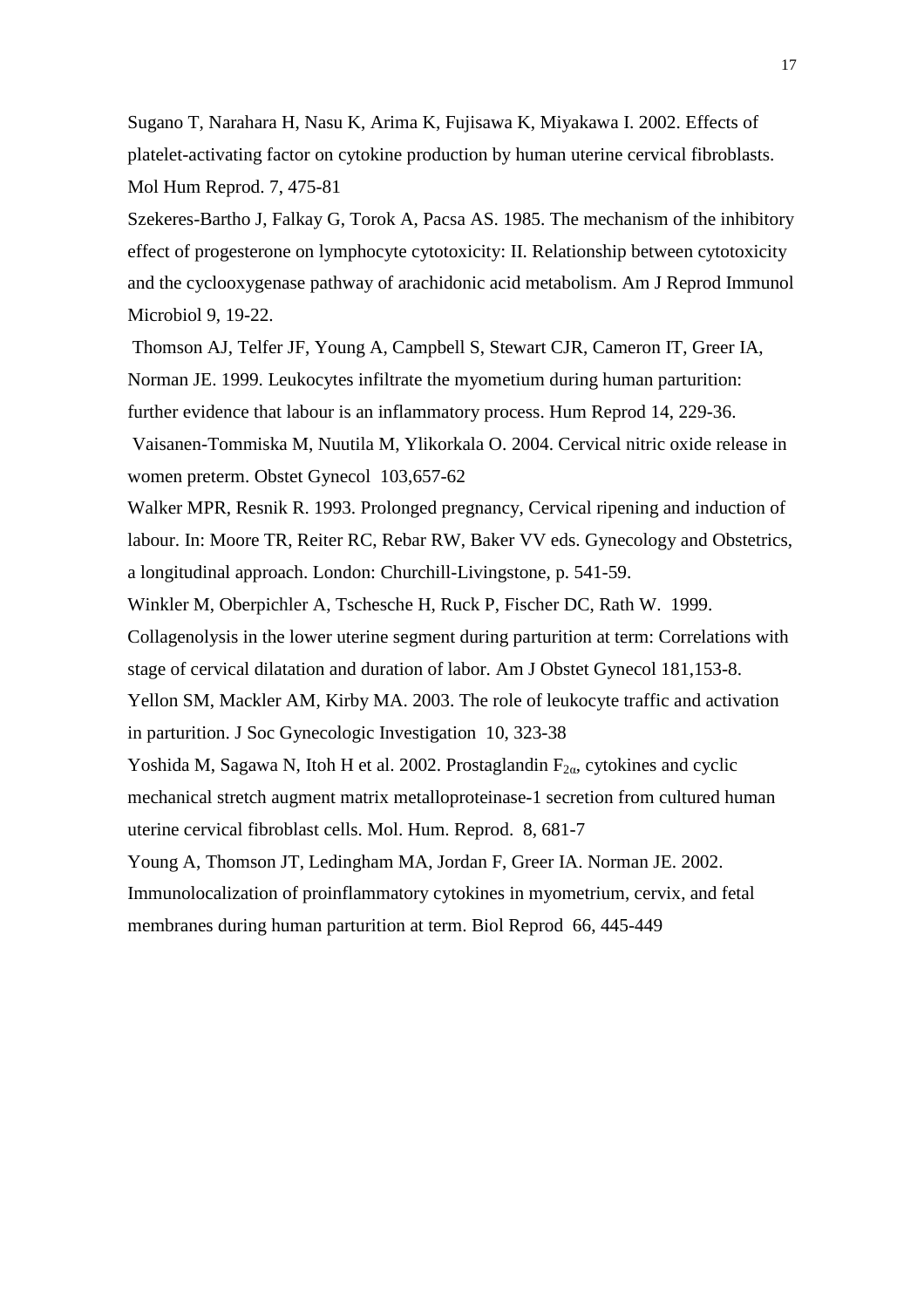| <b>Monoclonal</b><br>antibody | <b>Specificity</b>                                           | <b>Dilution</b> | <b>Source</b>             | <b>Clone</b>   |
|-------------------------------|--------------------------------------------------------------|-----------------|---------------------------|----------------|
| CD45                          | Leucocytes                                                   | 1:100           | Novocastra                | X16/99         |
| CD3                           | T-lymphocytes                                                | 1:200           | Novocastra                | UCHT1          |
| CD4                           | T subset (helper/inducer)                                    | 1:75            | <b>Novocastra</b>         | $Edu-2$        |
| CD8                           | T subset<br>(suppressor/cytotoxic)                           | 1:50            | Dako                      | UCH-T4         |
| CD20                          | <b>B-lymphocytes</b>                                         | 1:600           | Dako                      | L26            |
| CD79a                         | B-lymphocytes, plasma cells                                  | 1:50            | <b>Novocastra</b>         | <b>HM47/A9</b> |
| CD14                          | Macrophages                                                  | 1:25            | <b>Novocastra</b>         | $M-M-42$       |
| CD15                          | Granulocytes                                                 | 1:10            | 3<br><b>BD</b> Bioscience | <b>BY87</b>    |
| CD16                          | Natural killer cells, T subset,<br>macrophages, granulocytes | 1:10            | <b>Novocastra</b>         | 3G8            |
| CD56                          | Natural killer cells, T subset                               | 1:100           | <b>Novocastra</b>         | ERIC-1         |

# **Table 1: Primary monoclonal antibodies**

<sup>1</sup> Novocastra Laboratories Ltd.; Newcastle upon Tyne, UK

 $^{2}$ Dako; Ely, UK

<sup>3</sup> BD Biosciences; Lexington, USA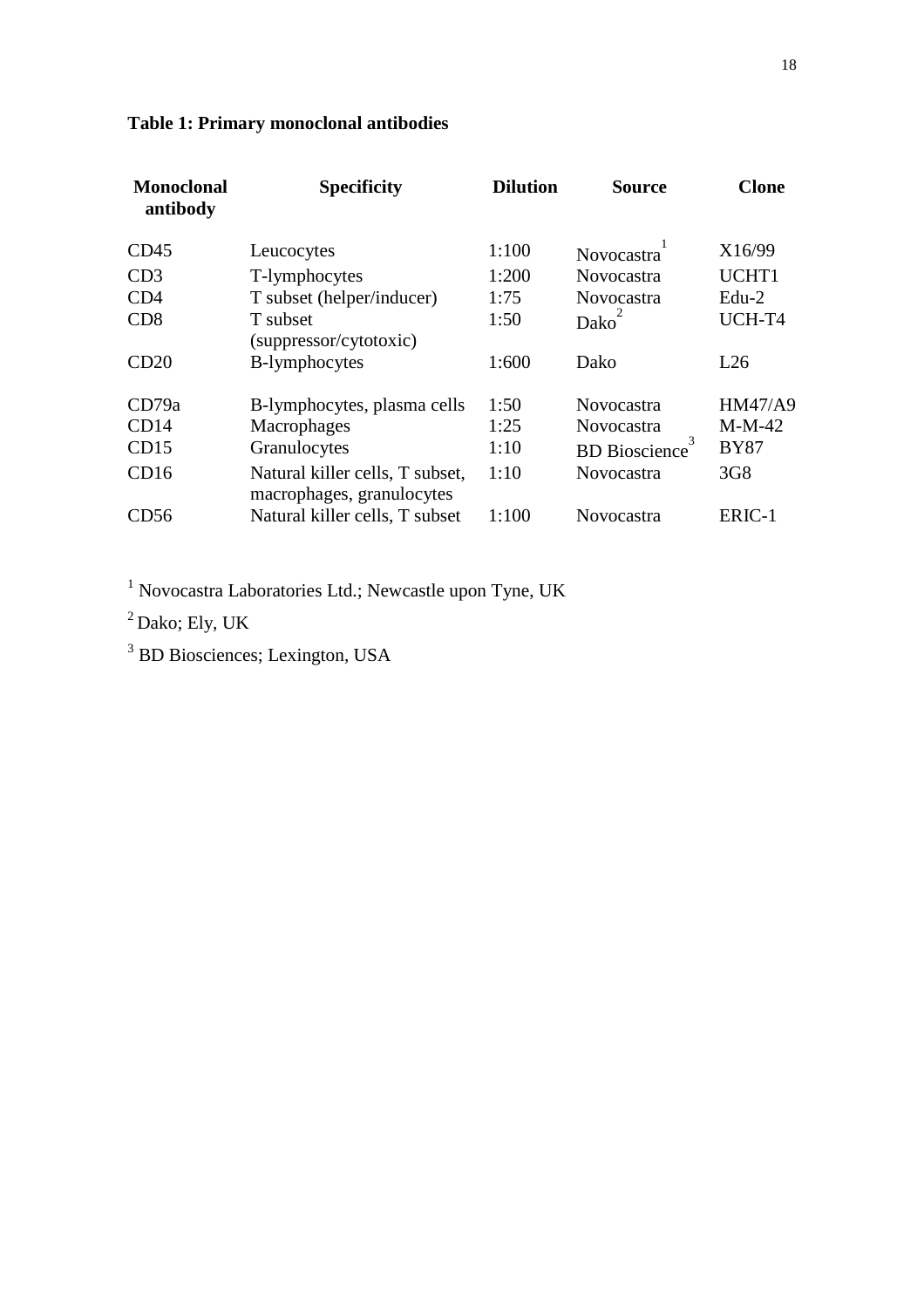| Leucocyte           | Non-pregnant     | <b>Early</b>     | Late pregnant         | <b>Vaginal</b>        |
|---------------------|------------------|------------------|-----------------------|-----------------------|
| population          |                  | pregnant         |                       | delivery              |
|                     |                  |                  |                       |                       |
|                     |                  |                  |                       |                       |
| Sub-epithelial area |                  |                  |                       |                       |
| CD45                | $54.70 \pm 4.00$ | $49.30 \pm 3.10$ | $42.10 \pm 3.30$      | $44.70 \pm 4.50$      |
| <b>CD14</b>         | $1.17 \pm 0.96$  | $0.46 \pm 0.22$  | $1.10 \pm 0.25$       | $9.27 \pm 2.99^{*3}$  |
| <b>CD15</b>         | $0.08 \pm 0.08$  | $0.28 \pm 0.13$  | $0.73 \pm 0.17$       | $2.82 \pm 0.18^{*3}$  |
| CD3                 | $48.50 \pm 2.60$ | $32.00 \pm 4.20$ | $26.80 \pm 3.20^{*1}$ | $17.80 \pm 3.20^{*1}$ |
| CD4                 | $14.10 \pm 5.30$ | $7.30 \pm 2.40$  | $10.30 \pm 1.40$      | $4.50 \pm 1.30$       |
| CD8                 | $33.20 \pm 6.30$ | $22.10 \pm 3.60$ | $15.30 \pm 1.60^{*1}$ | $12.20 \pm 1.80^{*1}$ |
| CD20                | $0.53 \pm 0.24$  | $0.74 \pm 0.30$  | $1.14 \pm 0.49$       | $0.15 \pm 0.08$       |
| CD79a               | $1.36 \pm 0.86$  | $0.76 \pm 0.26$  | $1.72 \pm 0.67$       | $0.17 \pm 0.05$       |
| CD16                | $0.06 \pm 0.06$  | $0.08 \pm 0.04$  | $0.55 \pm 0.10^{*2}$  | $0.70 \pm 0.13^{*2}$  |
| CD56                | $0.27 \pm 0.14$  | $0.18 \pm 0.07$  | $1.17 \pm 0.24$       | $0.62 \pm 0.18$       |
|                     |                  |                  |                       |                       |
| Deep stromal area   |                  |                  |                       |                       |
| <b>CD45</b>         | $7.60 \pm 0.72$  | $6.61 \pm 0.62$  | $9.88 \pm 0.64$       | $14.10 \pm 2.80^{*4}$ |
| <b>CD14</b>         | $0.80 \pm 0.25$  | $0.50 \pm 0.13$  | $1.79 \pm 0.38$       | $8.15 \pm 1.44^{*3}$  |
| <b>CD15</b>         | $0.08 \pm 0.05$  | $0.11 \pm 0.03$  | $0.15 \pm 0.06$       | $9.78 \pm 4.05^{*3}$  |
| CD3                 | $2.52 \pm 0.48$  | $3.30 \pm 0.51$  | $3.99 \pm 0.66$       | $2.51 \pm 0.54$       |
| CD4                 | $1.18 \pm 0.25$  | $0.70 \pm 0.26$  | $1.45 \pm 0.27$       | $1.19 \pm 0.73$       |
| CD <sub>8</sub>     | $1.75 \pm 0.29$  | $2.25 \pm 0.36$  | $3.21 \pm 0.51$       | $1.72 \pm 0.34$       |
| CD20                | $0.38 \pm 0.11$  | $0.18 \pm 0.07$  | $0.40 \pm 0.18$       | $0.14 \pm 0.09$       |
| CD79a               | $0.12 \pm 0.06$  | $0.08 \pm 0.06$  | $0.21 \pm 0.06$       | $0.19 \pm 0.08$       |
| <b>CD16</b>         | $0.03 \pm 0.03$  | $0.01 \pm 0.01$  | $0.21 \pm 0.07$       | $4.39 \pm 1.70^{*3}$  |
| CD56                | $0.17 \pm 0.11$  | $0.21 \pm 0.06$  | $0.43 \pm 0.13$       | $2.13 \pm 1.04$       |
|                     |                  |                  |                       |                       |
|                     |                  |                  |                       |                       |

**Table 2: Leucocyte numbers<sup>+</sup> in non-pregnant, early pregnant, late pregnant and vaginal delivery groups** 

+ Leucocyte numbers are presented as mean ± SEM

Significant differences are highlighted

- $*$ <sup>1</sup> *P* < 0.01 v. non-pregnant group
- $*^{2} P$  <0.01 v. non-pregnant and early pregnant group
- <sup>\*3</sup> *P* < 0.01 v. non-pregnant, early pregnant and late pregnant group
- <sup>\*4</sup> *P* <0.05 v. early pregnant group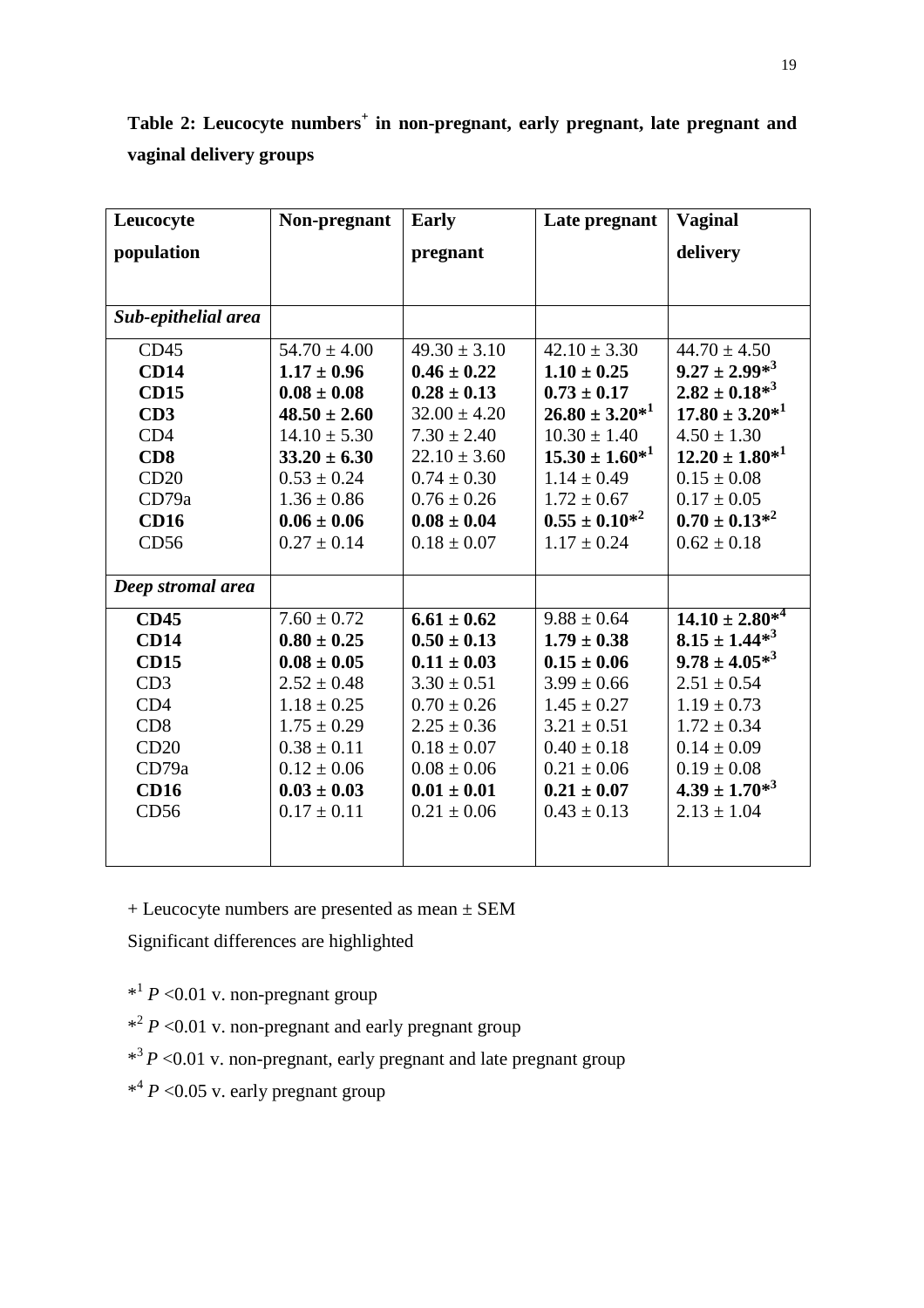| Leucocyte<br>population | <b>Low Bishop</b><br>Score (4 or less) | <b>High Bishop</b><br>Score $(>4)$ |
|-------------------------|----------------------------------------|------------------------------------|
| Sub-epithelial area     |                                        |                                    |
| <b>CD14</b>             | $0.69 \pm 0.16$                        | $2.14 \pm 0.77*$                   |
| CD15                    | $0.79 \pm 0.21$                        | $0.50 \pm 0.25$                    |
| CD45                    | $49.20 \pm 4.30$                       | $37.60 \pm 2.80$                   |
| CD3                     | $28.80 \pm 3.80$                       | $19.40 \pm 1.70$                   |
| CD4                     | $10.70 \pm 1.70$                       | $9.10 \pm 1.40$                    |
| CD <sub>8</sub>         | $16.50 \pm 1.70$                       | $11.10 \pm 3.30$                   |
| CD20                    | $1.26 \pm 0.06$                        | $0.63 \pm 0.26$                    |
| CD79a                   | $1.98 \pm 0.81$                        | $0.66 \pm 0.47$                    |
| CD16                    | $0.51 \pm 0.09$                        | $0.68 \pm 0.38$                    |
| CD56                    | $1.27 \pm 0.29$                        | $0.78 \pm 0.22$                    |
|                         |                                        |                                    |
|                         |                                        |                                    |
| Deep stromal area       |                                        |                                    |
| <b>CD14</b>             | $1.20 \pm 0.18$                        | $3.85 \pm 1.16**$                  |
| CD15                    | $0.14 \pm 0.07$                        | $0.21 \pm 0.11$                    |
| CD45                    | $16.50 \pm 1.20$                       | $16.50 \pm 2.40$                   |
| CD3                     | $3.58 \pm 0.59$                        | $5.43 \pm 2.26$                    |
| CD4                     | $1.56 \pm 0.33$                        | $1.08 \pm 0.37$                    |
| CD <sub>8</sub>         | $2.91 \pm 0.41$                        | $4.24 \pm 1.87$                    |
| CD20                    | $0.47 \pm 0.23$                        | $0.15 \pm 0.10$                    |
| CD79a                   | $0.21 \pm 0.07$                        | $0.21 \pm 0.14$                    |
| CD16                    | $0.18 \pm 0.08$                        | $0.31 \pm 0.20$                    |
| CD56                    | $0.42 \pm 0.16$                        | $0.46 \pm 0.20$                    |
|                         |                                        |                                    |

**Table 3 Leucocyte numbers<sup>+</sup> in low (4 or less) and high (> 4) Bishop score cases** 

+ Leucocyte numbers are presented as mean ± SEM

Significant differences are highlighted

| ∗    | P < 0.05 |
|------|----------|
| $**$ | P < 0.01 |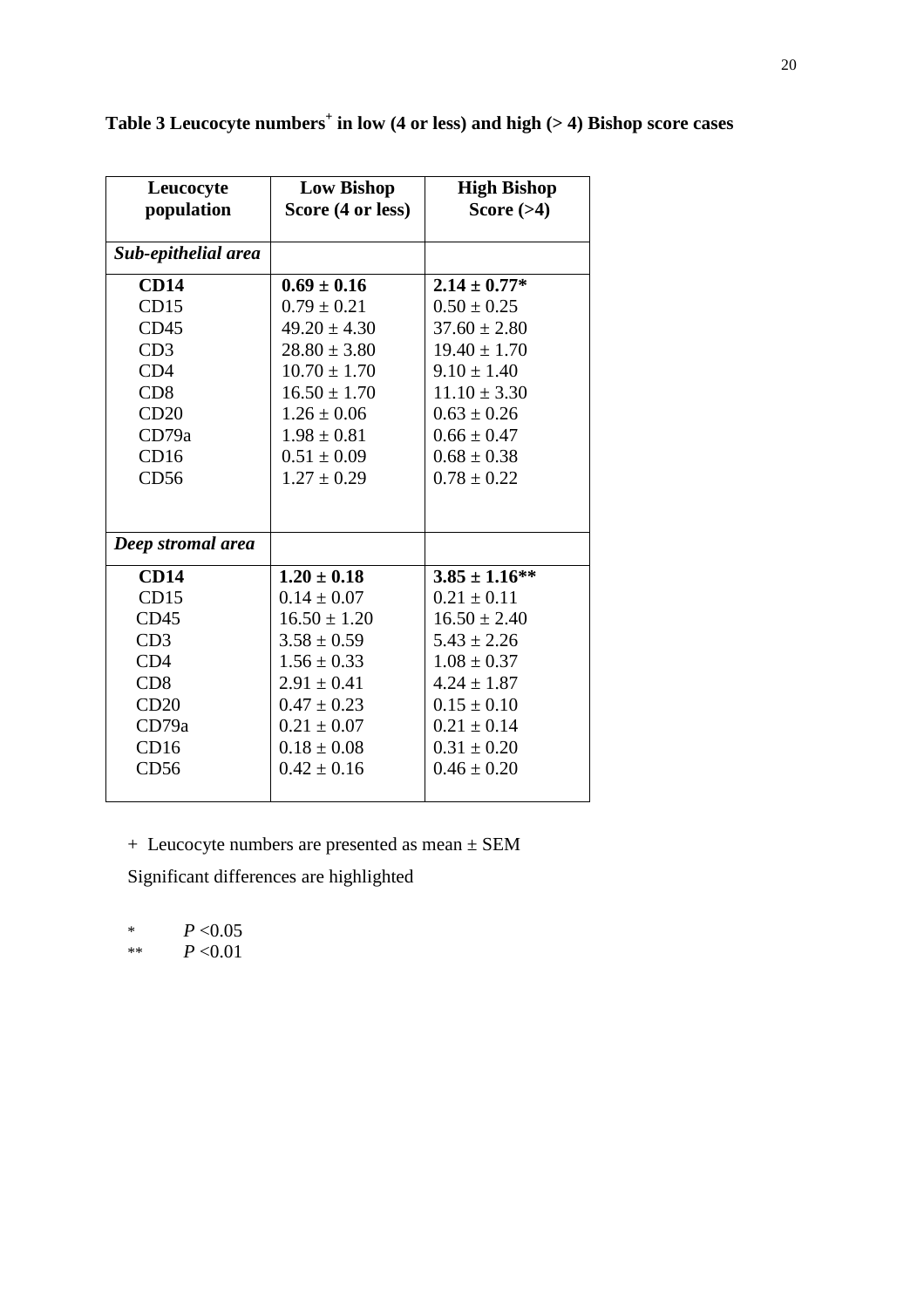#### **FIGURE LEGENDS**

**Figure 1:** Avidin-biotin-peroxidase immunostaining for CD14+ macrophages showing their dramatic increase in cervical stroma of the vaginal delivery group (A). Increased numbers of macrophages were also observed in the late pregnant ripening cervix (Bishop score >4) (B), whilst they were sparse in the late pregnant unripe cervix (Bishop score 4 or less) (C). CD15+ granulocytes were dramatically increased in the vaginal delivery group (D) but were localized only within blood vessels in the other groups (E: late pregnant ripening cervix, F: late pregnant unripe cervix).

Original magnification x200.

Figure 2: CD14+ macrophages (A, B) and CD15+ granulocytes (C, D) in the subepithelial and deep stromal areas. Each column represents the mean and SEM. The number of macrophages or granulocytes was significantly higher in both subepithelial and deep stromal areas of the vaginal delivery group compared with the other groups (\* *P*<0.01).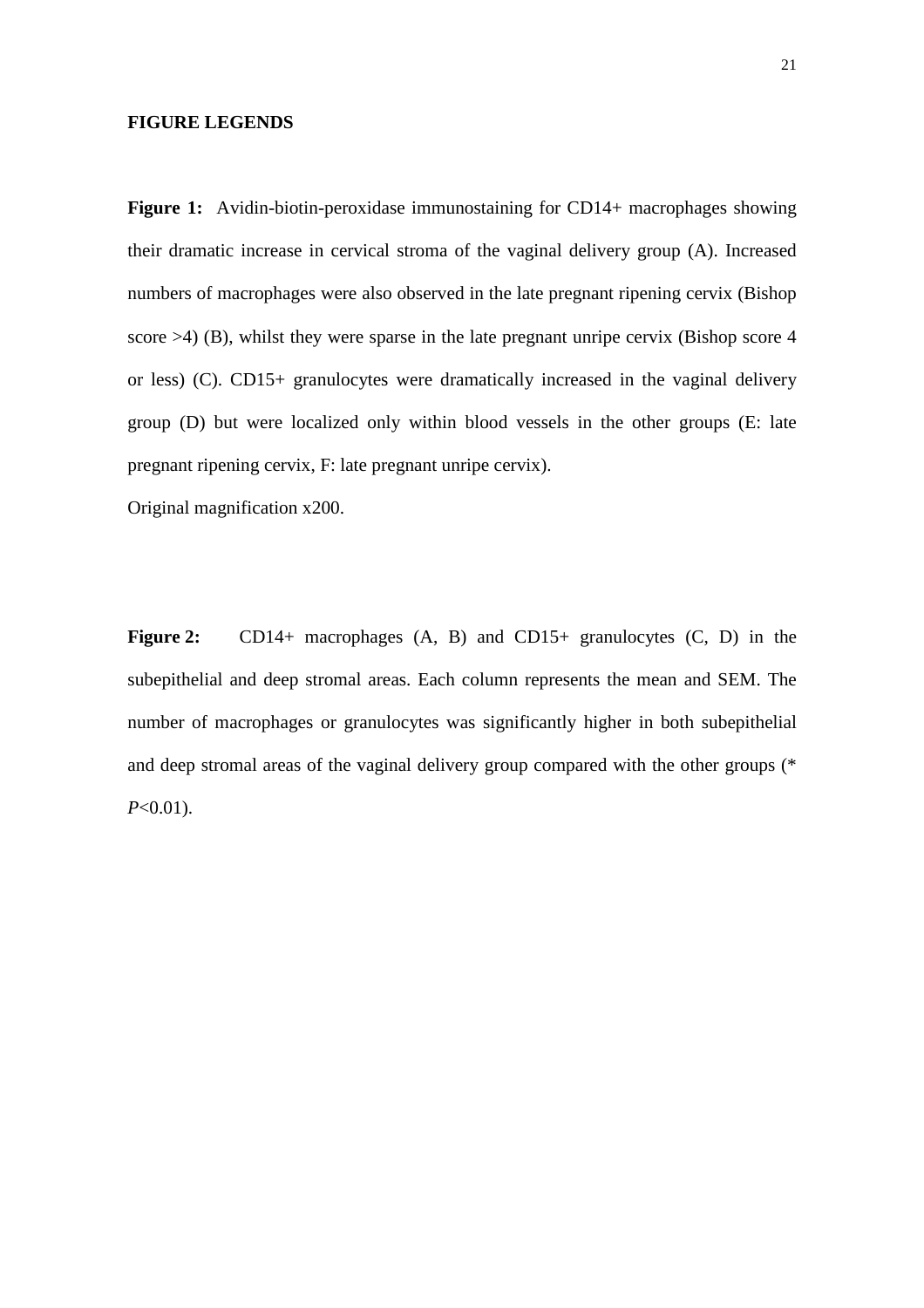